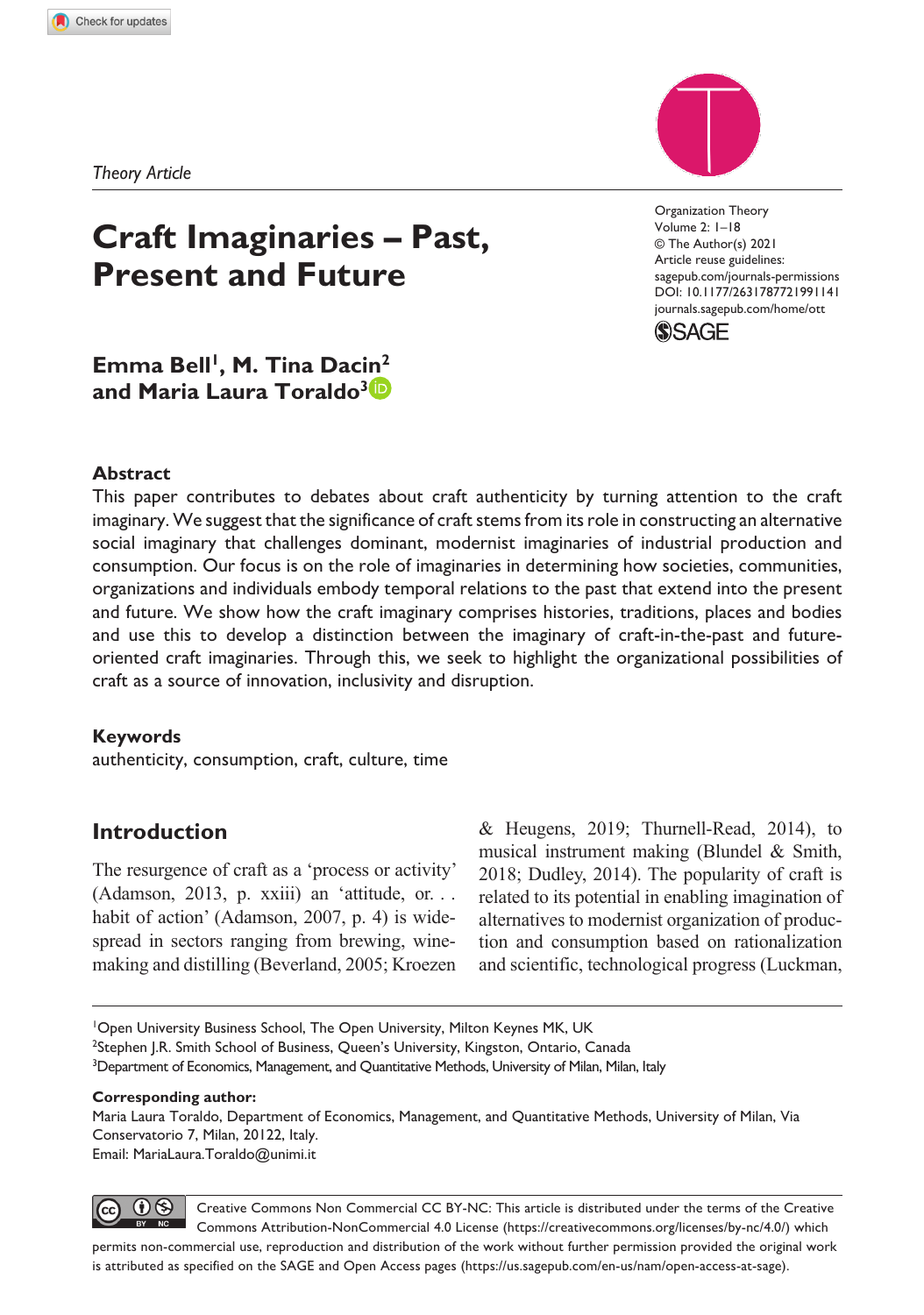2015a). Craft is associated with traditional ways of making things which are positioned as 'other' in opposition to industry and antithetical to modernist ideas of progress (Adamson, 2007). It thereby offers a means of enchantment through its opposition to industrialization (Suddaby, Ganzin, & Minkus, 2017). However, Adamson (2013) argues the 'invention' of craft is founded upon a romantic ideal of preindustrial work. This gives rise to the possibility that craft becomes imbued with nostalgia (Holt & Yamauchi, 2019; Land & Taylor, 2014).

To realize the potential of the craft imaginary in organization studies, we need to move beyond an imaginary of craft-in-the-past that is characterized by nostalgia and romanticism. The nostalgic imaginary of craft-in-the-past can be understood as a response to the desire for authenticity in modern life. Authenticity is used to construct craft products and services as 'artisanal', 'bespoke' or 'handcrafted' in a way that appeals to conscious consumerism (Bell, Toraldo, Taylor, & Mangia, 2019). Following Taylor (1991b), we need to search for the moral ideal that lies behind the desire for craft authenticity in order to identify the purpose this imaginary serves. While Taylor (1991b) is critical of romantic authenticity, he suggests authenticity can be used to address the problems of modernity which arise through the prioritization of instrumentalism at the expense of interconnectedness and moral purpose. This draws attention to the role of authenticity in recognizing the relationship between humans and the world and the importance of treating the latter not as 'a source of raw materials for our projects' but as 'part of a larger order that can make claims on us' (Taylor, 1991b, pp. 89–90). Authenticity can thereby enable understanding of craft as a political orientation and a moral stance (Carroll & Wheaton, 2009; Grayson & Martinec, 2004; Kovács, Carroll, & Lehman, 2014; Sennett, 2008).

We approach these issues by reflecting on the social imaginary that surrounds craft. Imaginaries offer 'a voyaging concept' (Jasanoff, 2015b) for understanding how deep 'normative

notions and images' shape people's expectations about how society is organized (Taylor, 1991a, p. 106). As Taylor observes, 'we can think of the social imaginary of a people at a given time as a kind of repertory. . . including the ensemble of practices they can make sense of' (p. 115). Hence, imaginaries ought not to be associated with individual fantasy or confused with falsity (Gatens & Lloyd, 1999; Jasanoff & Kim, 2015; Taylor, 2004) as they are 'not opposed to the real' (Dawney, 2011, p. 539). Future-oriented craft imaginaries provide an alternative to the nostalgic imaginary of craft-in-the-past that can enable engagement with disruptive organizational, societal and ecological changes. Futureoriented craft imaginaries are distinguishable by their creativity and openness to innovation, arising from a capacity to improvise by following 'the ways of the world, as they unfold' (Ingold, 2010, p. 10). As has been observed at other points throughout history, craft emerges in times of crisis – often as an alternative to the perceived failure of industrial production and consumption to deliver societal benefits that have been promised (Luckman, 2015a; Krugh, 2014). In this vein, we argue that the craft imaginary can contribute to the formation and transformation of alternative ways of organizing. This potential arises from the role of craft in enabling 'forward movement that gives rise to things' (Ingold, 2010, p. 10), which in turn presents opportunities for innovation, inclusivity and disruption.

We begin by introducing the concept of the craft imaginary which acknowledges the inseparability of material and social entities. Next, we consider the relationship between the craft imaginary and authenticity that is related to the temporal character of craft in constructing past– present–future relationships. We show how the craft imaginary integrates histories, traditions, places and bodies in ways which create links between the imaginary of craft-in-the-past and imaginaries of craft that are future-oriented. Not only do these elements allow imaginaries to spread across cultures, time and space, they also create possibilities for innovation, inclusivity and disruption. Specifically, the elements of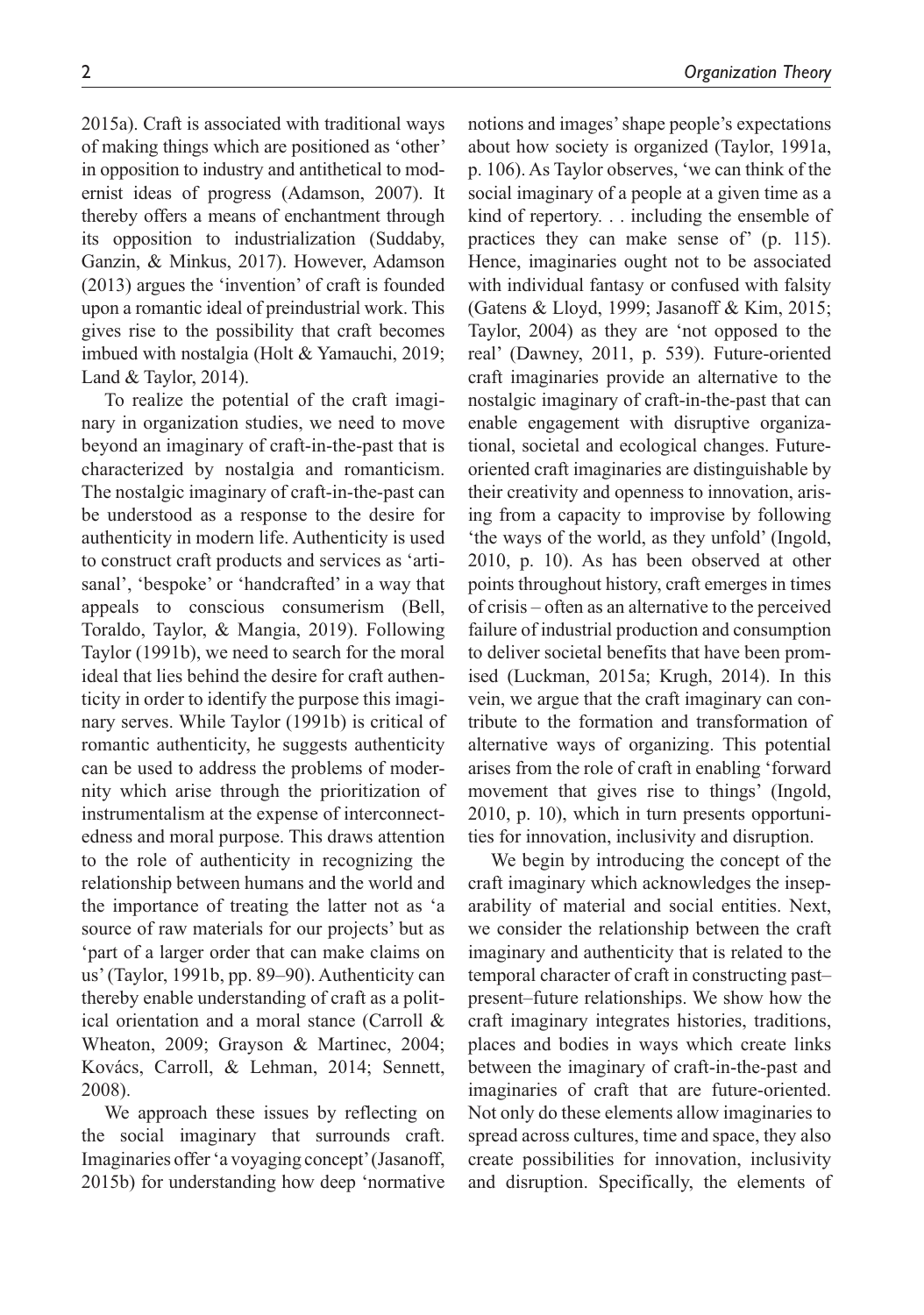histories, traditions, places and bodies foster reflection on the current social imaginary on which modernist cultures predominantly rely, showing this to be simply one imaginary which reflects a 'creative tradition of rationalization in large organizations, replacing other, primarily substantive, traditions' (Dacin, Dacin, & Kent, 2019, p. 10).

## **The Temporal Materialization of Craft Imaginaries**

Social imaginaries are 'much broader and deeper than intellectual schemes' for thinking 'about social reality in a disengaged mode' (Taylor, 1991a, p. 106). While imaginaries rely on 'images, stories and legends' to construct common understandings and provide a 'widely shared sense of legitimacy' (Taylor, 2004, p. 23), positioning imagination 'in the realm of ideas alone' is problematic because this 'runs the risk of excluding a consideration of the immediate, sensate and embodied modes through which imaginaries come to be experienced and felt' (Dawney, 2011, p. 539) affectively. As Gatens and Lloyd (1999) argue:

Imaginative constructions of who and what we are, are 'materialised' through the forms of embodiment to which those constructions give rise. The imagination may create fables, fictions or collective 'illusions', which have 'real' effects, that is, which serve to structure forms of identity, social meaning and value, but which considered in themselves, are neither true nor false. (Gatens & Lloyd, 1999, p. 123, cited in Dawney, 2011, p. 42)

Dawney (2011) suggests a 'materialisation of imagination' (p. 538) is required in order to understand 'how bodies, individually and collectively, act on the world in order to manage affects, bring about change and in doing so produce subjects' (p. 535). This is because imaginaries are 'produced by bodies through practices and technologies and constitute the way in which we experience the world. They are *material*' (p. 535, emphasis in original). This perspective

builds on Spinoza's notion of imagination as grounded in a bodily awareness that is constitutive of the mind (Gatens & Lloyd, 1999) and acknowledges the ontological inseparability of material and social entities (Heidegger, 1962). Social imaginaries are thereby understood as 'constellations of imaginary understandings of the world which directly arise from embodied experience and which are shared with other bodies that have similar experiences of the world' (Dawney, 2011, p. 42). This includes fluxes and flows of material as well as objects (Ingold, 2010) that exist in relations with people and other things. As this conceptualization implies, the material world is not passive in its responses to human intervention; instead, materiality is in continual flow and unable to be contained (Ingold, 2013).

Imagination provides a means of transforming human passivity into activity through organized collective action, informed by moral rights and normative judgements (Gatens & Lloyd, 1999). Kosseleck (1985) proposes that individuals, communities and societies are constituted by how they understand their own temporality and in particular their future. Kosseleck uses the concept of the 'space of experience' to refer to the ways in which the past is understood in the present. This is paired with the 'horizon of expectation' through which possible futures are anticipated and prepared for. Building on Kosseleck's thesis, Schinkel (2005) writes that in order 'to understand how we came to be what we are, even how we came to think of ourselves as so very different from the past, we have to divide our attention equally between the static and the changing' (Schinkel, 2005, p. 53). He argues that in times when there is a perceived disjuncture between experience and expectation, the role of imagination becomes critical. This is because imagination lies between experience and expectation: 'it takes imagination to have expectations at all  $-$  to be able to distinguish the future from the past, and to have some sense of what this future might be and to have an attitude toward it' (Schinkel, 2005, p. 48).

Such ideas are echoed in organization studies through recognition of the importance of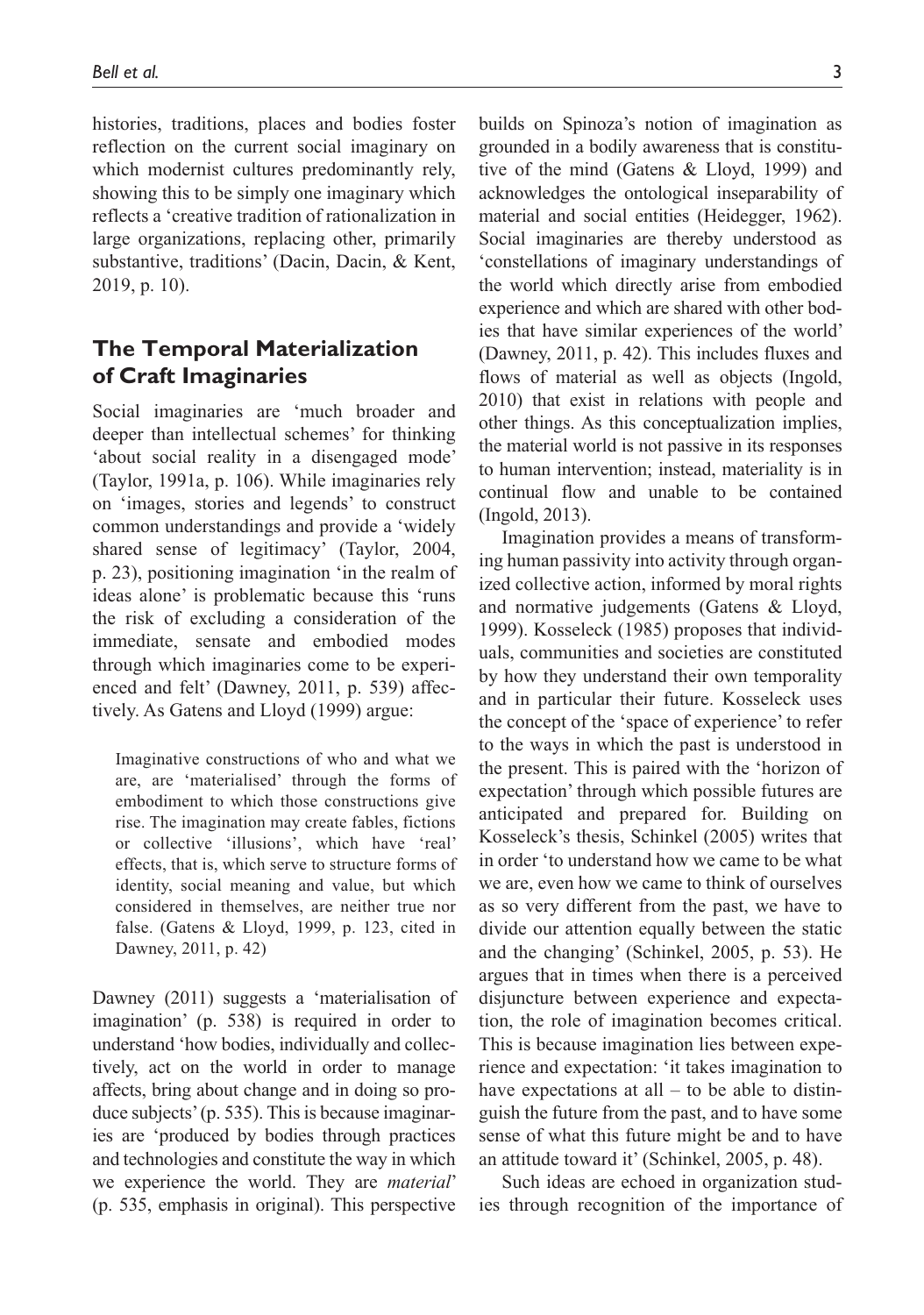connections with the past in bestowing organizational credibility and creating a sense of continuity, including by collectively 'remembering' events, whether they took place or not (Grayson & Martinec, 2004; Oliveira, Islam, & Toraldo, 2017). As observed by Ganzin, Islam and Suddaby (2020, p. 80), 'individuals systematically reconstruct the past to create optimistic and actionable visions of the future' and develop visions of desired futures. The construction of histories has also been shown to be an important means of institutional legitimation in future-oriented sensemaking (Gephart, Topal, & Zhang, 2012). 'Future-oriented sensemaking can be undertaken in settings where the future is a prominent concern. . . is always embedded in or related to past and present temporal states' (p. 285). However, while it is acknowledged that 'there is a great latitude for innovative construction and projection from past entities' (p. 296), this literature tends to overlook the importance of imagination in future-oriented sensemaking. Moreover, the emphasis is primarily on linguistic meaning-making rather than material practices. Here we address these gaps by showing how the materialization of craft imaginaries presents a challenge to dominant, modernist imaginaries in the present and can encourage forward-looking future imaginaries.

Early craft imaginaries were driven by doubts concerning the ability of industrialization to deliver promised social, moral and spiritual improvements (Naylor, 1971). This gave rise to the late nineteenth-century European and North American Arts and Crafts Movement which demanded that work should be not only creative and fulfilling but also environmentally attuned and equitable (Krugh, 2014). The craft imaginary re-emerged in Western cultures in the 1960s and 1970s in the form of a 'countercultural wave' which sought to challenge the ethics and sustainability of modern industrial organization (Luckman, 2015a). Luckman suggests the current craft imaginary is driven by 'growing awareness of the environmental and social costs of the circulation of cheap consumer goods. . . giving rise to concerns about

large-scale industrialisation similar to those that gave rise to both the earlier waves of craft' (Luckman, 2015a, p. 24). The craft imaginary is also suggested to have re-emerged after the 2008 global financial crisis which gave rise to a search for alternative forms of commerce to rival global logics that rely on transnational corporations and global markets driven by economies of scale (Suddaby et al., 2017). Thus, consumer demand shifted to more socially and economically sustainable means of production and consumption. As these examples highlight, the historical persistence of the craft imaginary reflects its value as a collective construction which has legitimating potential in challenging dominant social imaginaries and providing alternatives.

The temporal dimension of human experience and the ability to think in 'time-streams' (Tsoukas & Shepherd, 2004) is pivotal to understanding what makes the craft imaginary distinguishable from modernist imaginaries. Sociotechnical imaginaries support structures of modernity through their reliance on science and technology (Jasanoff & Kim, 2015). Modernist imaginaries systematically devalue materiality and embodiment through the erasure of distinctions between material presence and absence (Hayles, 1999). In contrast, the craft imaginary draws attention to materially embedded, emplaced craft production and consumption, and to the historical and organizational arrangements that enable and sustain this. Like sociotechnical imaginaries, craft imaginaries operate by 'latch[ing] onto tangible things that circulate and generate economic and social value' (Jasanoff, 2015b, p. 326). This draws attention to 'people and objects. . . [in addition to] images, representations, meanings, values and practices' (Valaskivi, 2013, p. 486). Embedding craft imaginaries by producing material things, memories and social interactions enables them to be translated into new contexts, providing a means of cultural distinction (see Jasanoff, 2015b). In so doing, the craft imaginary signals an emphasis on materiality and the affects that arise from this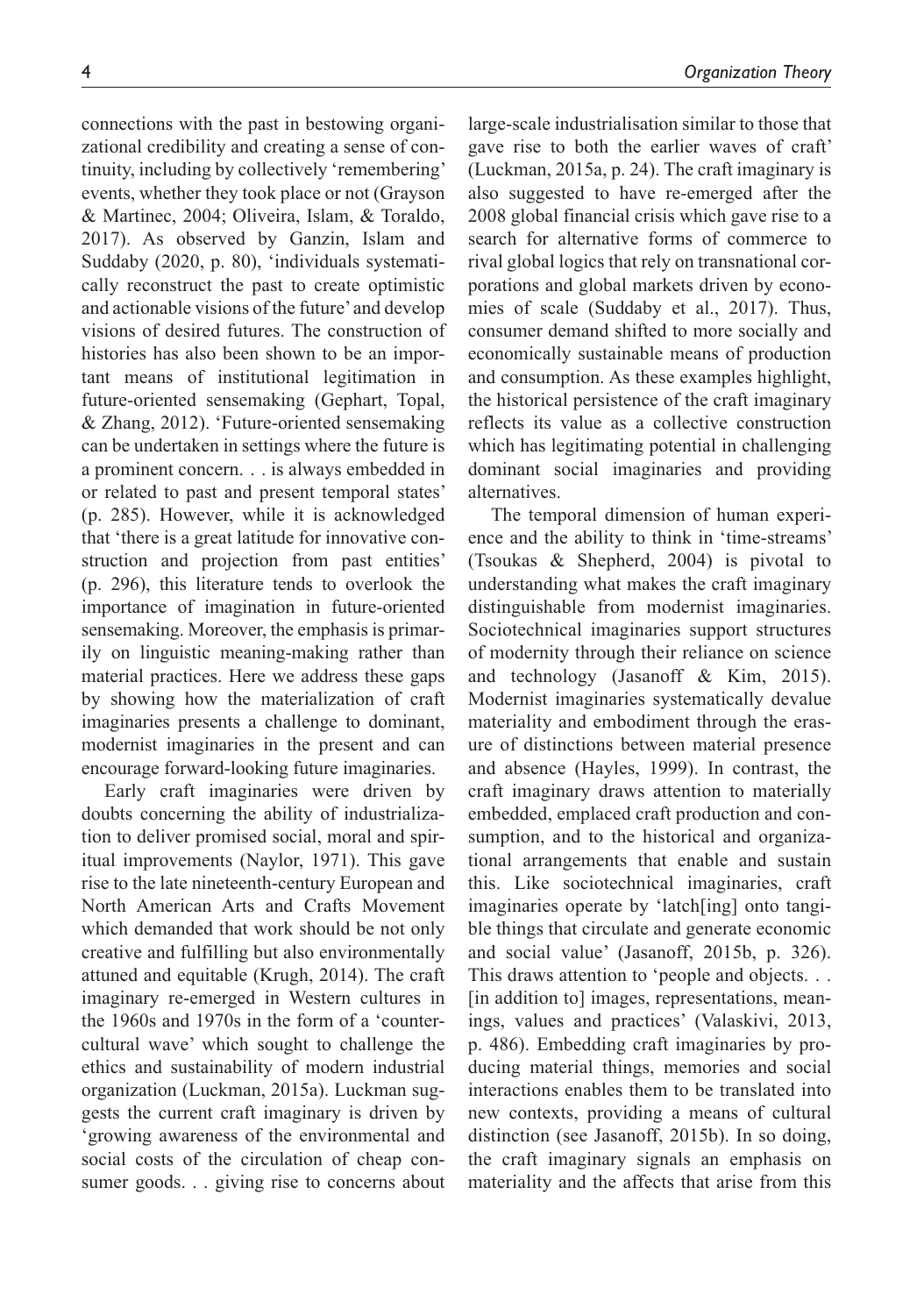(Bell & Vachhani, 2020), providing an alternative to disembodied knowledge work carried out by virtual bodies (Hayles, 1999).

Through performance of shared understandings of social life based on values that are 'substantiated into people, objects, and practices' (Jasanoff, 2015b, p. 34), the craft imaginary also enables the formation of 'collectively held and performed visions of desirable futures' (Jasanoff, 2015a, p. 19). Defining imaginaries in such terms draws attention to 'the normativity of the imagination' (p. 19) in constructing 'futures toward which we direct our presents' (Jasanoff, 2015b, p. 322), and enhancing 'the capacities of individuals and groups to see and think things differently from what was previously seen and thought' (p. 322). But the development of such resistant imaginaries, which encourage social transformation by projecting 'hoped-for' futures (p. 329) and moving 'minds and actions at a distance' (p. 323), may be hampered by the continued potency of backwardlooking imaginaries of craft which have become embedded in discourses in ways which discourage the spread of new ideas. In the next section, we show how an imaginary of craft-in-the-past responds to the desire for authenticity in modern life in a way which closes off consideration of more forward-looking craft imaginaries.

# **Craft-in-the-Past and the Desire for Authenticity**

In organization studies and consumer behaviour, craft is associated with the desire for authenticity as a response to the need for human meaning (Beverland, 2005; Beverland, Lindgreen, & Vink, 2008; Fine, 2003; Hubbard, 2019; O'Neill, Houtman, & Aupers, 2014; Weber, Heinze, & Desoucey, 2008). Craft authenticity is suggested to rely on: *provenance*, indexical cues that link an entity to a physical, spatiotemporal place of origin and provide an indication of its superior quality; *transference*, in the form of connections to other people, places or times that have the potential to engender value; and *symbolism*, abstract, imagined attributions and connections between entities, people, places and times (Lehman, O'Connor, & Kovács, 2019). This provides the basis for symbolic connections that are enabled by performance, as a primary means through which an entity is made credible or believable to audiences. The extent to which notions of authenticity are constructed is made clear through the observation that 'objects and physical sites can apparently be deemed authentic on the basis of symbolic connections even to fictional people (Grayson & Martinec, 2004) or places (Jones & Smith, 2005)' (Lehman et al., 2019, p. 19). Rather than addressing the question of whether such imaginings of the past are authentically 'real', it is suggested that consumers derive satisfaction from 'fabricated authenticity' (Grayson & Martinec, 2004), provided a coherent relationship with the past is forged. The focus is therefore on the cues used by consumers when judging authenticity claims, showing how organizations construct authenticity by drawing on an imaginary past.

Studies have demonstrated how companies leverage the symbolism associated with authentic craft products for commercial purposes (e.g. Beverland, 2005; Grayson & Martinec, 2004). Craft is used to signify distinguishable qualities synonymous with creativity (Luckman, 2015a). For example, in the case of French champagne producers (Guy, 2002), authenticity is supported by symbolic connections to French *terroir* and history (Beverland, 2005; Guy, 2002). Fine's study of self-taught 'folk' artists shows how authenticity confers value on both objects and creators. This is linked to the making of objects by hand, rather than mechanically, as a way of conferring moral authority on the creator. Stories of authentic creation enable the biography of the maker to be linked to the crafted object (Fine, 2003). A further example of the importance of creating an impression of craft authenticity concerns luxury wine brands (Beverland, 2005). The success of these brands relies on crafting a 'sincere story' that publicly avows the importance of handcrafted techniques, emphasizes uniqueness of crafted objects, demonstrates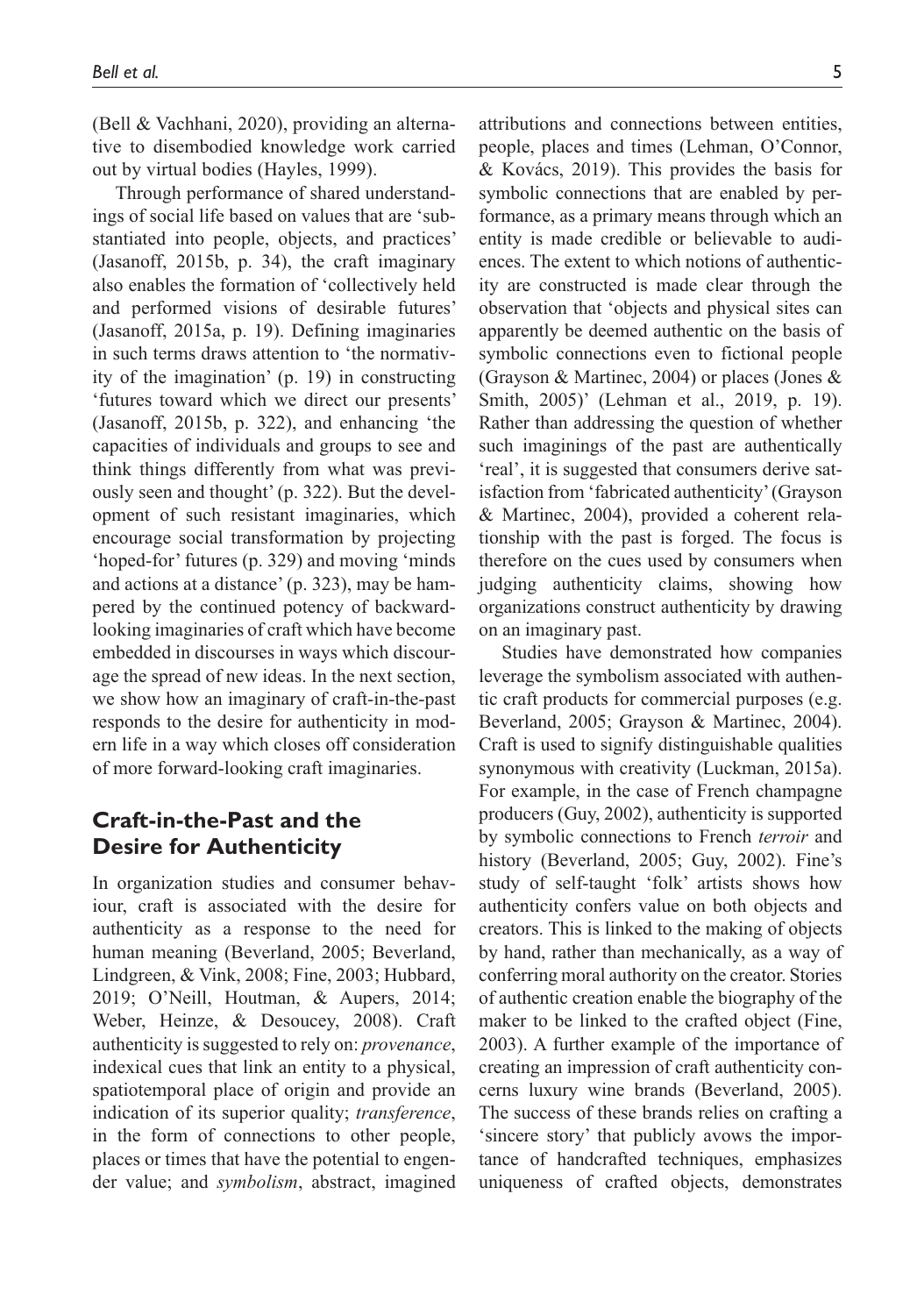relationship to place and expresses a passion for making (p. 1003). This involves 'downplaying. . . modern production methods in favour of images of traditional handcrafted methods and intuitive expertise' in a way which helps to convey a sense of authenticity, even if manual methods are rarely used for reasons of cost (p. 1023).

Visible practices of making provide signals of authenticity related to an inherited past. O'Neill et al. (2014) note how different registers are used to commercialize craft products, evoking pre-industrial craftsmanship, naturalness, concrete locations and historical roots. Registers are used to convey a sense of authenticity and are central in bestowing value on artisanal products (O'Neill et al., 2014). Authenticity is used by craft producers to enable market differentiation and provide a basis for 'internal community and external differentiation' (Weber et al., 2008, p. 530). These authors analyse craft producers, in this case grass-fed meat and dairy producers, as a social movement that mobilizes cultural codes of authenticity and uses them to rhetorically construct an identity of sincerity, transparency and connection to self/nature/others, as a means to effect cultural change. Authenticity is thus seen as an attribution, a set of claims that are 'collectively agreed upon and appropriate according to prevailing social codes' (Carroll, 2015, p. 3), rather than a 'property of entities' (Lehman et al., 2019).

The desire for craft authenticity is expressed by wanting to know how things are crafted and by whom (Dudley, 2014). This desire is realized through imagination, as much as reality, through the 'performance' of making. Performances are witnessed by craft consumers (Campbell, 2005), guided by craft values which their consumption serves. Craft consumption is an activity 'in which individuals not merely exercise control over the consumption process, but also bring skill, knowledge, judgement, love and passion to their consuming in much the same way that it has always been assumed that traditional craftsmen and craftswomen approach their work' (Campbell, 2005, p. 27). The desire for craft

authenticity thus highlights the importance of material crafted objects in forming meaningful social relationships and enabling creative selfexpression (Miller, 1987). In addition to aesthetic and emotional attachments, relationships between crafted things and people have an ethical, moral dimension. For example, Carroll and Wheaton's (2009) study of craft practices in restaurants shows that when food is prepared in restaurants in accordance with growing seasons or based on organic sourcing practices, judgements of authenticity focus on ethical values regarding how dishes are made. Such moral authenticity occurs when consumers' attribution of authenticity points to ethical values embedded in products.

The resurgence of craft in recent decades can also be interpreted as a return to tribalism, a source of community-based identity that enables belonging (Suddaby et al., 2017). Consumer tribalism is a form of brand-based loyalty and identity that relies on the formation of a distinct sub-culture (Cova, Kozinets, & Shankar, 2007). These practices confirm the ideological nature of craft which challenges dominant market logics and industrial work practices (Verhaal, Khessina, & Dobrev, 2015). This opposition depends upon two factors. First, by merging the totality of existing production methods into a homogenous image of industrial production, against which craft is positioned. Second, opposition relies on constructing a series of differences or distinctions. Craft authenticity depends on being distinguished from industrial production through being anchored in traditional making practices that emphasize care and personalization, connections to places, histories and traditions. However, the logic of this distinction is contested. For example, the craft beer industry grew in opposition to the consolidation, corporatization and homogenization of the beer industry in the twentieth century (Frake, 2017). Consequently, when a small brewery 'sells out' to a corporate brewery, this can have a negative effect on audience perceptions of the organization's symbolic value, expressed as an 'inauthenticity discount' (Frake, 2017).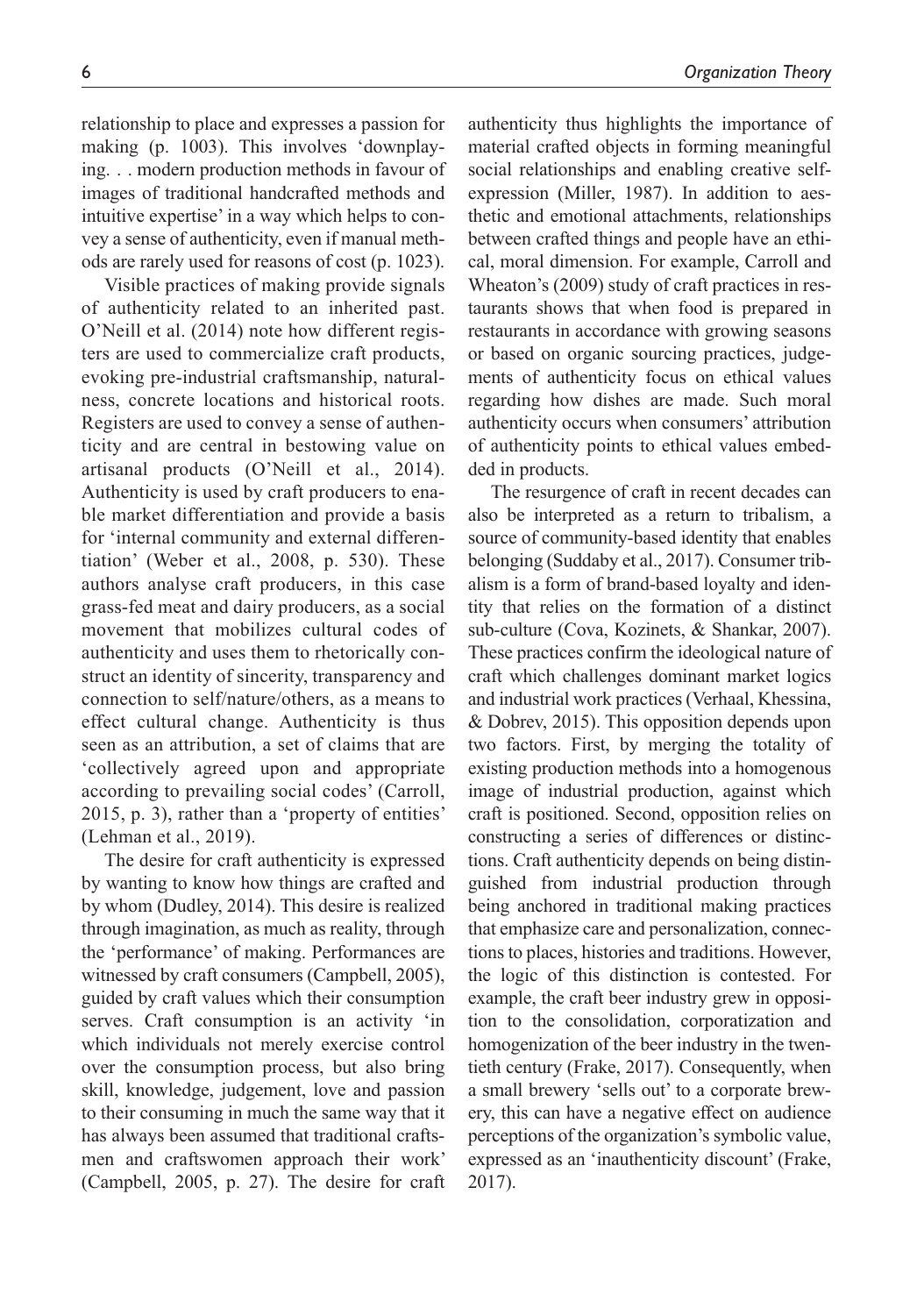To summarize then, craft responds to the desire for authenticity through retrospective symbolic and discursive construction. Yet what is considered authentic changes over time, as particular interpretations become prevalent (Carroll & Wheaton 2009; Kovács et al., 2014). Previous research frames consumer authenticity as an interpretative code (similar to a cognitive schema), which offers an alternative to the traditional rational choice model (Lehman, Kovács, & Carroll, 2014, p. 4). However, this approach has been criticized for overlooking 'the copious materiality of mass manufacture and consumer culture. . . as objects of knowledge and not as material sui generis' (Warde, 2014, p. 283).

While linkages between craft and authenticity provide a strong normative basis for the imagination of craft, by focusing attention on the development of craft brands and showing how they enable development of new consumer markets, authenticity constrains the development of more resistant craft imaginaries that challenge established and taken-for-granted ways of organizing and propose alternatives. In the following section we develop our conceptual framework for understanding how craft imaginaries are substantiated through histories, traditions, places and bodies, showing how this enables appreciation of the potential of craft in imagining alternative futures.

# **Histories and Traditions of Craft**

The historical past provides a basis for action, a legacy in the present and a means to respond to an uncertain future. Here we draw attention to the need to move beyond the 'backward-clinging historical stance' (Zerubavel, 2003, p. 16) of the imaginary of craft-in-the-past. As Soares (1997) suggests, the past and its traditions are a resource for the present. Disruption of established ways of organizing and development of new organizational forms rely upon creative reimagination of the past (Suddaby, Coraiola, Harvey, & Foster, 2019). Constructing and reconfiguring the past is made through cultural

narratives, rituals and symbols connected to collective past experiences and memories.

Development of cultural narratives relies on 'mnemonic communities', 'social groups. . . that socialize us to what should be remembered and what should be forgotten' (Misztal, 2003, p. 15). Practices of remembering involve maintaining a 'vision of a suitable past and a believable future' (Misztal, 2003, p. 17). Collective memories of craft can be associated with certain factories or cities that have a long association with specific practices of making (Bell, 2012). These mnemonic symbols help to preserve group memory through symbolic association with past practices in a way which ensures that they are remembered and not forgotten (Misztal, 2003). Organizational mnemonic communities (Rowlinson, Booth, Clark, Delahaye, & Procter, 2010) develop commonly shared understandings of the past through members' shared linguistic and cultural practices, events and rituals. This can be seen in Solomon and Mathias' (2019) study of United States craft entrepreneurs who draw on family histories of making, values, religious beliefs and regionally embedded cultural practices to build an organizational identity that distinguishes their work from others. Craft entrepreneurs 'describe how the products they offer were originally produced and consumed within their communities as a way of life and not traditionally sold on the market' (p. 50). By situating their stories in this context, the workers see themselves as part of a 'growing craft movement' in the US, which the authors suggest is a response to, and a rejection of, Fordism, McDonaldization and bureaucratic modes of organization. At the same time, workers sought to locate their identities in relation to a broader social movement which uses craft to enable social change and transformation.

Mnemonic traces are preserved through performance, such as organized tours of former or current sites of production that provide a historical storytelling resource (Bell, 2012; Bell & Vachhani, 2020; Bell et al., 2019; Beverland, 2005). This is achieved narratively, by transforming unstructured events from the past into a coherent, culturally meaningful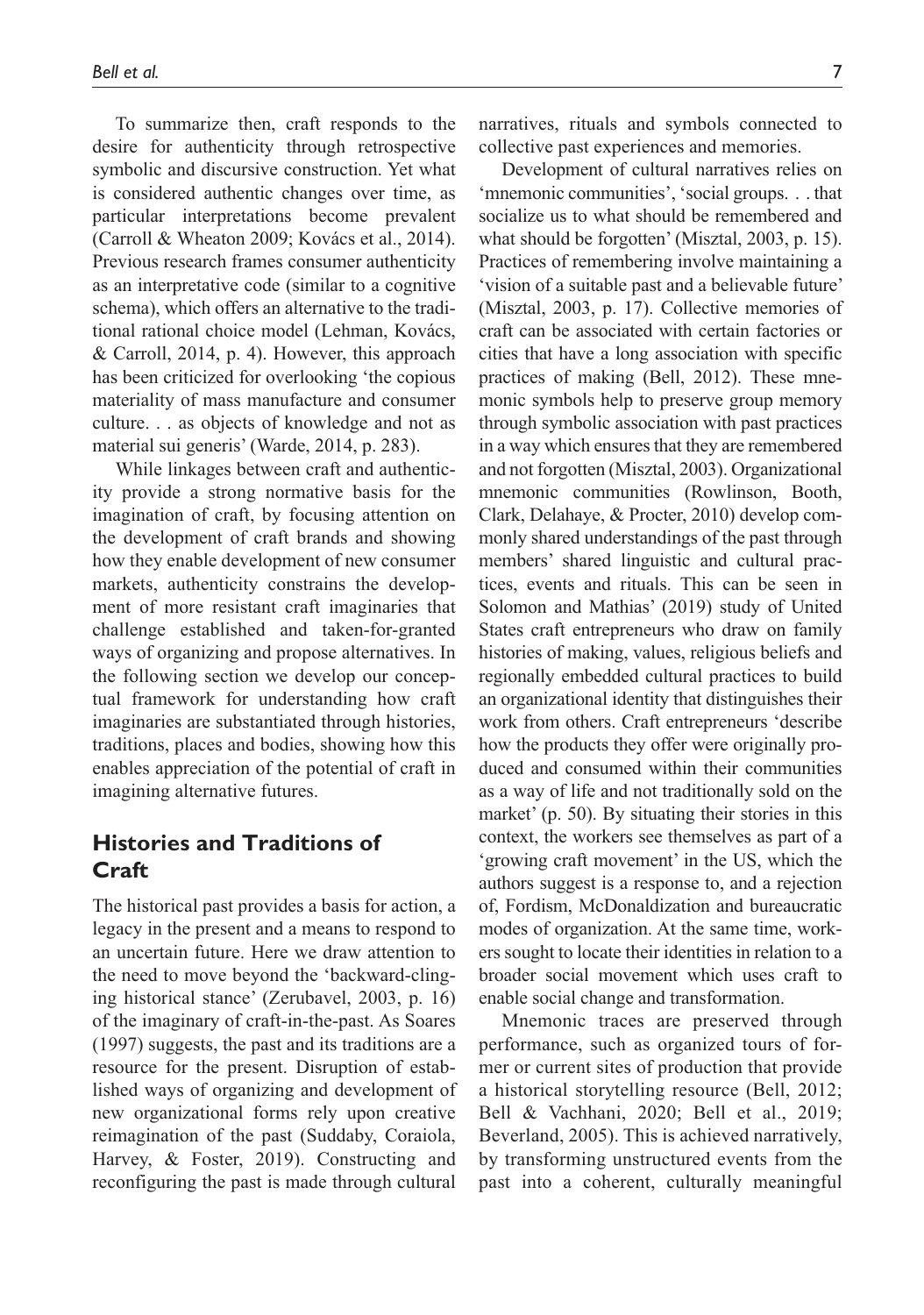story (Zerubavel, 2003) that can be told to potential consumers. In post-industrial landscapes, they are often characterized by narratives of loss and decline. This points towards the nostalgia that often characterizes this type of narrative, as an 'inherently pessimistic' and 'unmistakably backward-clinging historical stance' that 'typically includes an inevitably tragic vision of some glorious past that, unfortunately, is lost forever' (Zerubavel, 2003, p. 16). The concept of mnemonic communities draws attention to the dynamic and continually emerging nature of craft imaginaries. Reconstructive processes of remembering are 'framed' by social norms and values, which in turn shape the meaning that individuals attribute to them. Mnemonic communities thereby offer an important way of imagining and creating the past. Crucially, collective memory enables appreciation of the importance of cultural narratives in constructing the past as a process of imaginative signification that can be extended into the present and the future. Building on this point, we argue that craft offers a potentially different sense of time: one that is not characterized by achievementdriven linearity and prioritizes relational elements. Instead, craft 'prioritises relational elements. Instead craft enables experience of event-time... experience of event-time informed by 'long-duration affective relations' that are not experienced as having ends or beginnings and that are 'based on affective relation between humans, materials and bodies' (Kontturi, 2018, p. 46).

Kroezen and Heugens' (2019) study of the Dutch craft beer industry draws attention to the role of imagined histories in constructing alternative institutional logics in the context of craft, as collective, taken-for-granted organizing principles that guide embedded action. Building on Dacin and Dacin's (2008) ideas about the importance of institutional remnants, they suggest that remnants of a decomposed institutional logic can exist as 'mnemonic traces', in the form of memories, texts (e.g. corporate archives) and artefacts such as sites of production, that may be later repurposed to

cause change in organizational fields. They cite the example of a brewery building owned by a family firm established towards the end of the 17th century and sold to Heineken in 1954 in the face of global competition. 'The facade of the brewery became a protected local heritage site. Since 2011, the building has served again as the location for a brewery after the establishment of brewery De Gouden Leeuw by an ex-employee of Heineken' (Kroezen & Heugens, 2019, p. 11). Imagined histories legitimate past practices of making and 'raise awareness about traditional field arrangements' (p. 31), providing a resource for regenerative craft in the present.

Along similar lines and based on the notion of cultural inheritance (Shils, 1981), scholars note the importance of tradition and its resurgence in modern society (Eyerman & Jamison, 1998; Giddens, 1994). Transmission of traditions 'requires repeatedly "*imaginatively* reenacting a past" (Halbwachs, 1992, p. 24)' (Lockwood & Glynn, 2017, p. 220, emphasis added). Craft traditions are 'living social arrangements in organizations infused with value and meaning derived from interpretations of the past' (Dacin et al., 2019, p. 1). These institutionalized practices have the potential to infuse everyday life with meaning (Lockwood & Glynn, 2017). While traditions are important at the level of the organization, they are also significant at field and societal levels as a way of legitimating practices. Traditions 'function as flexible cultural resources' that enable understanding of how people construct meaning and resolve problems in their everyday lives (Lockwood & Glynn, 2017, p. 207). Traditions are understood 'as dynamic resources managed by active and vested participants' who Dacin and colleagues term 'custodians' (2019, p. 3). They can be imagined or invented to suit the needs of the present, invoking historical nostalgia and a sense of provenance and authenticity (DeSoucey, 2010) and can be further reimagined for the future (Dacin & Dacin, 2019). Their symbolic value is based on consistency with values and practices that are understood to have existed in the past (Lockwood &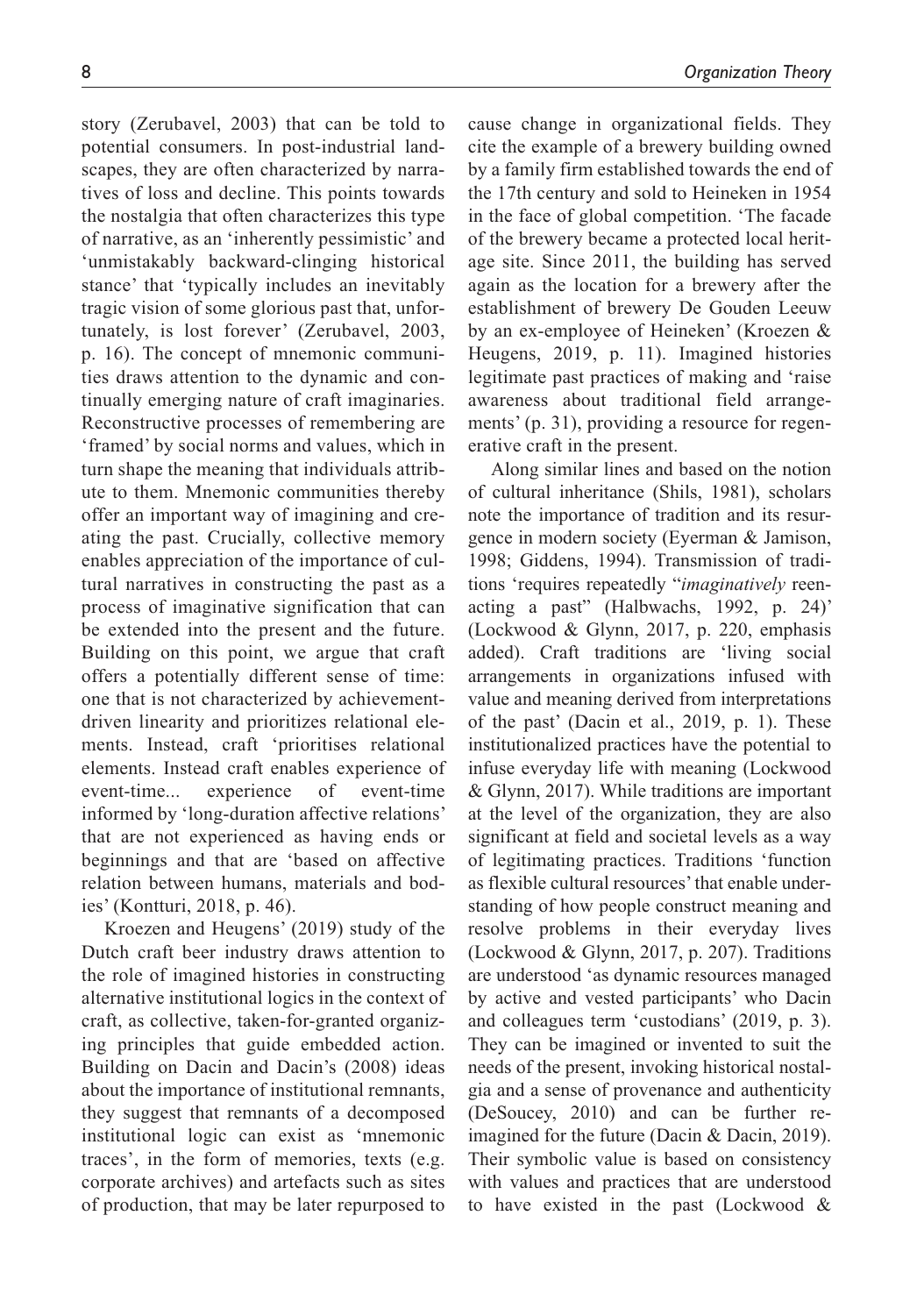Glynn, 2017; Shils, 1981). Importantly for this analysis, the 'tradition-as-resource' perspective (Dacin et al., 2019) enables tradition to be understood as coexisting with modernity and offering possibilities to look forward. For example, in their study of the 'punt' chair on Fogo Island, Newfoundland, Dacin and Dacin (2019) show how tacitly embedded traditions of boat production are trans-temporally reimagined to produce a punt chair.

Trevor-Roper's (1983) account of Scottish highland traditions and the origin of the kilt underscores the power of social environments to shape how we remember the past (Zerubavel, 1996). Imagined pasts shape current enactments of traditional practices both in terms of production and consumption. The construction of an imagined or fictional account of past practice provides the normative apparatus for craft today. Craft as organized making is a powerful carrier of tradition and, as such, can be a means of both maintaining culture as well as changing it. For example, as reported by Toraldo, Mangia and Consiglio (2019) in their study of a high-end Neapolitan silk tie maker, the design process draws heavily on tradition and a spirit firmly anchored to past values to produce small stylistic changes and create perpetual 'singularity' in products. The past is here refashioned to create innovation. Using newer elements or adding new to old in ways that evoke tradition give the sense of discovery while maintaining comprehensibility. 'This results in products where authenticity is foregrounded by drawing on imaginaries of the local Neapolitan context. As this case clearly reveals, a forward-looking attitude relies on an imaginary past to create a coherent story through brand identity. Opportunities for innovation in design resides in reinterpreting the past and connecting it to the present and future. Such connections enable makers to maintain differentiation and remain competitive.

In their study of collective social innovation, Dacin and Dacin (2019) show how traditional and highly tacit punt-boat building knowledge is translated and carried into the future through the reimagination, design and crafting of a punt chair. Herein lies a paradox of craft,

for organizational success depends on retaining traditional practices of making established over time, and through this demonstrating their heritage, while at the same time adapting them to ensure their currency and relevance in the current moment (Beverland, 2005). Jones and Yarrow's (2013) study of stonemasons engaged in heritage conservation work shows the importance of traditional craft skills, based on hand tools and techniques, in enabling the conservation of the past while at the same time acknowledging that any attempt at preservation involves reinterpretation. Possibilities for reinterpreting the past suggest a close connection between memory and imagination. This enables imaginaries to be used transformatively, as vehicles for re-envisioning what things could be like in the future (Jasanoff & Kim, 2015).

### **Imagined Places and Bodies**

Taylor's (1991a) development of the social imaginary draws significantly on Anderson's *Imagined Communities* (1983) which describes how the nation state serves as an imaginary that unites culture and geography and past and future in discourses of nationhood. Anderson's contribution arises from his analytical focus on cognitive processes and development of a processual terminology for examining lived experiences of '"nation-ness" – imagining, restoring, remembering, dreaming' as a basis for explaining 'human agency, and specifically the role of the imagination' (Bergholz, 2018, p. 519). This provides insight into a third element of the craft imaginary which enables the achievement of continuity between past-oriented and future-oriented craft imaginaries – place. The term a 'sense of place' signals the embedded nature of craft as a distinctive connection not only to location but also to relational memories and imagination imbued in place (Feld & Basso, 1996). These include appreciation for an understanding of sense of place through experience as well as memories fusing both the meaning of place with its authenticity. Attachments to place continue to be significant despite technological and social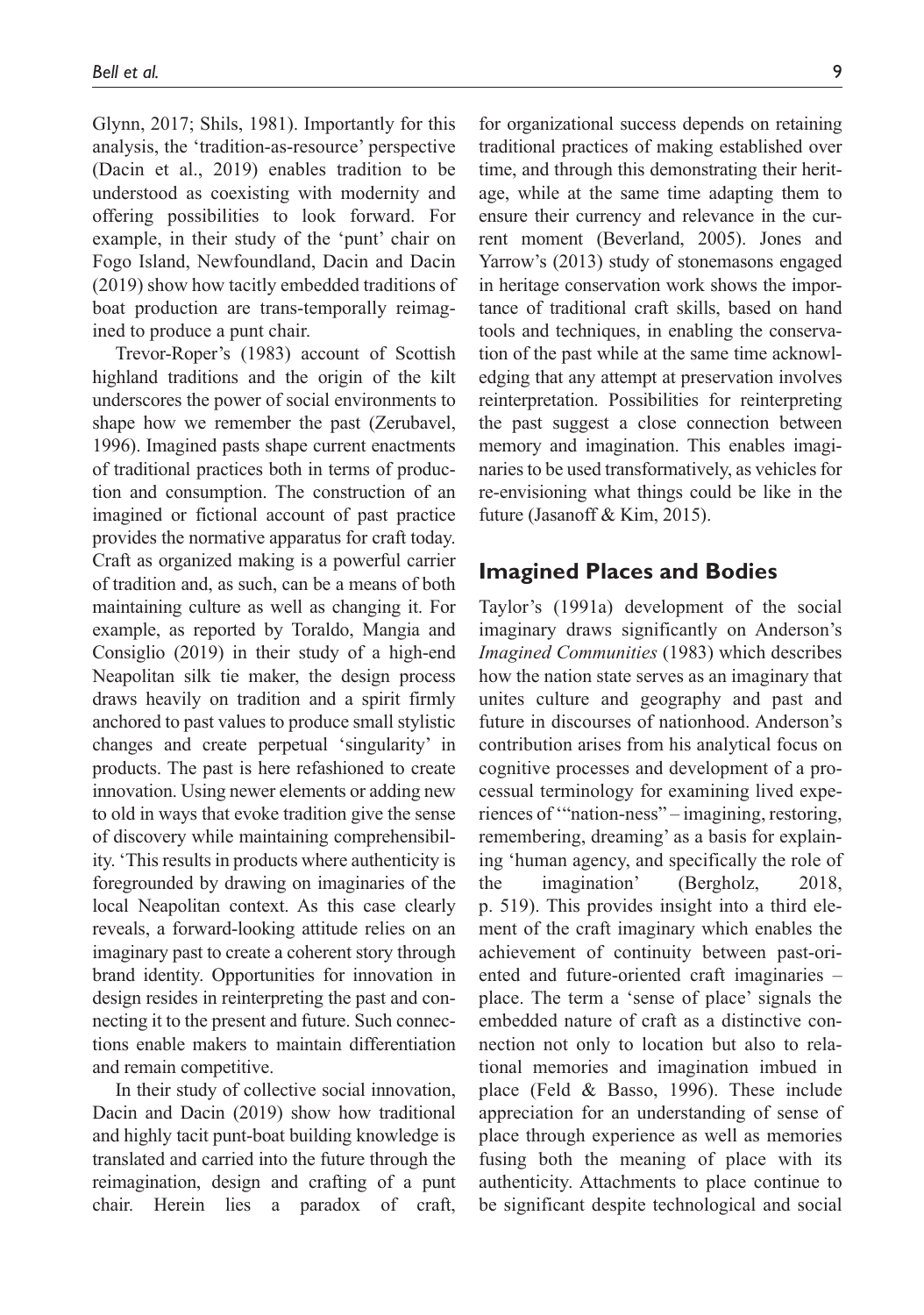shifts that have enabled greater mobility through globalization (Lewicka, 2011). Place attachment comprises both affective and cognitive connections to place (Tuan, 1977). A fundamental consequence of the search for authenticity is that actors seek out places that hold strong memories as well as deep sentiments tied to place. While this literature emphasizes the social construction of place as 'interpreted, narrated, perceived, felt, and imagined' (Gieryn, 2000, p. 465, cited in Lawrence & Dover, 2015, p. 373) we suggest that places of craft are also sensed, through being embedded and deeply connected in physical, material landscapes. This is signalled by use of terms such as 'provenance' or, in wine making, *terroir* (Smith Maguire, 2013). At the same time, places are also imagined through collective storytelling of events, mythic pasts, or even futures (Beverland, 2005) strengthening the links to place attachment and identity.

Heidegger's (1962) concept of existential spatiality provides additional insight into the element of place within the craft imaginary, particularly affective aspects which condition encounters with practice (Bell & Vachhani, 2020). As Lamprou (2017, p. 1737) drawing on Heidegger (1962) explains, 'existential spatiality develops as "care"; namely, the immersed involvement of human agents who dwell in everyday practice' and encounter material objects in a way which is sensitive and receptive to their changing nature (see also Ingold, 2013). Lamprou (2017) suggests it is through immersion in, and submission to, their environment that human agents are able to relate to objects in ways that have significance to them.

Material places of craft are sometimes associated with 'legacies of mass manufacturing [that] linger in putatively authentic places', including in 'particular urban or regional spaces (with built landscape features and visceral memories of industrial heritage)' (Gibson, 2016, p. 61). Drawing on an ethnographic and archival study of cowboy boot making in El Paso, Texas, Gibson shows how 'material inheritances' are 'reconfigured in

place over successive generations and used to construct place mythologies' (Gibson, 2016, p. 62). Alternatively, craft is idyllically linked to place. For example, Harris tweed produced exclusively in the Scottish islands of the Outer Hebrides (McClellan, 2017) and pottery made in Stoke-on-Trent, United Kingdom (Bell & Vachhani, 2020) have achieved iconic status for both product and place. The social and economic value that can be achieved by institutionally embedding craft in place is significant. In the case of Harris tweed the 'connection to the Hebrides is so vital that it is protected by a 1993 Act of Parliament, enforced by a regulating body known as the Harris Tweed Authority, and identifiable by the Orb-shaped certification mark that serves as its signature' (McClellan, 2017, p. 90). By signalling the authentic situatedness of craft in place, inheritance holds significance for the correspondent value of craft.

Embedding craft in place establishes a coherent relationship between the past, present and future or, as reported by Tsoukas and Shepherd (2004), between memory, attention and expectation. Mahler (2008) introduces the notion of 'lived time' defined as 'multiple temporalities characterized by sensuality and affective relations'. This orientation toward the sensual and the 'long-term commitment in the encounter with actual others' (p. 17) reminds us that imaginaries are also materialized through body. Sennett (2008, p. 19) illustrates the stereotypical features of the imagined 'craftsman' as an 'an elderly man surrounded by his apprentices and his tools'. Situating craft in the bodies of makers is an important feature of this social imaginary. In some occasions, it is the body itself that is assumed to be authentic and that is celebrated as a counterweight to modern alienated subjects. The craftsperson's body enables *poiesis* (Heidegger, 1977), using the hands to fashion materials in ways which bring forth and reveal the materials from which objects are made. The bringing forth that is entailed in Heidegger's description of 'handcraft' is a consequence of the 'occasioning' through which things are 'induced' to appear (Holt & Popp,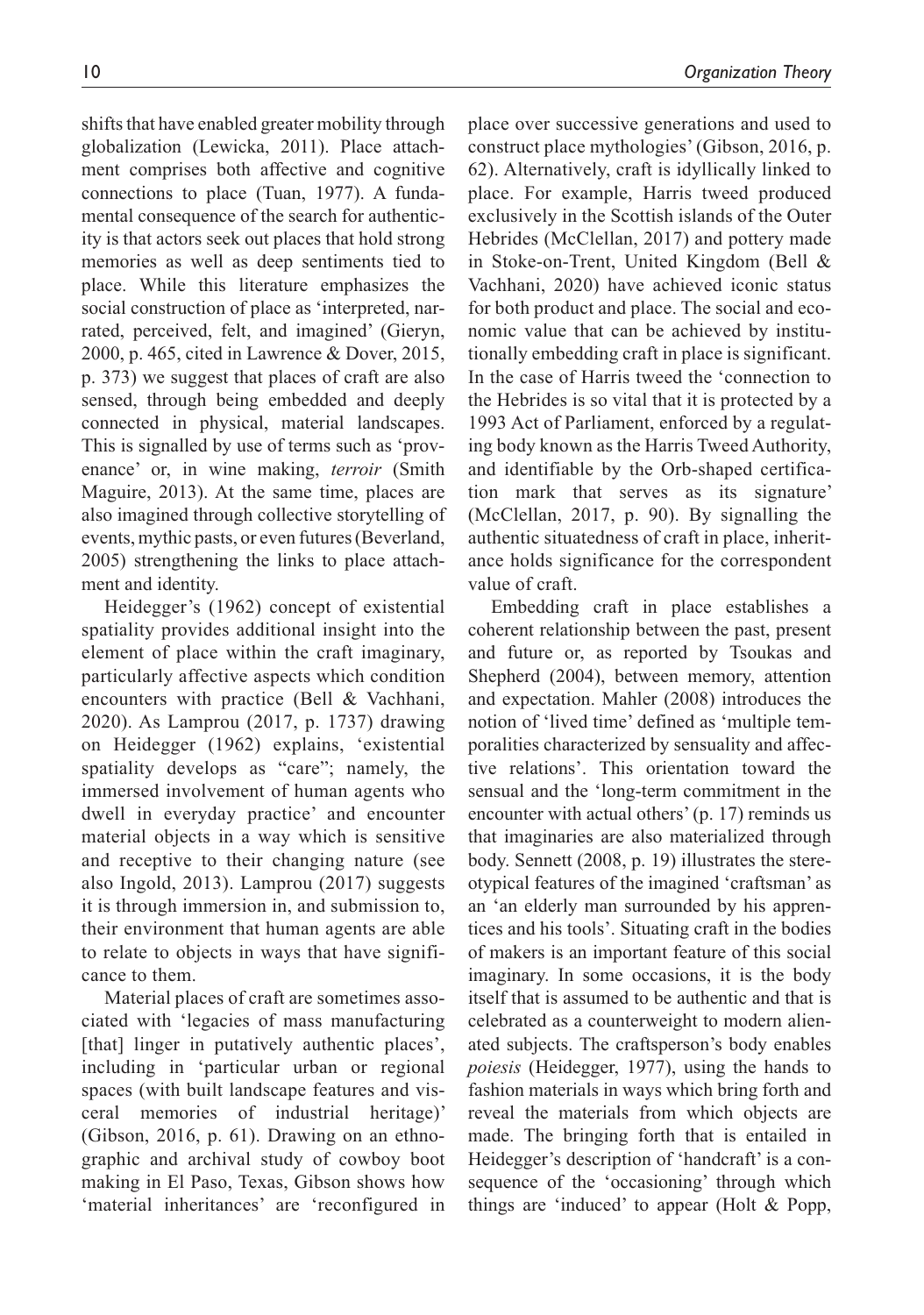2016, p. 10). Occasioning considers and heeds the form (shape), purpose (final use or cause of the object) and the skills of the maker as the 'efficient cause' (Rojcewicz, 2006). Craft practice is thereby consistent with Heidegger's (1962) assertion that humans and other material entities cannot be separated and his consequent ontological emphasis on 'being-in-the-world' as 'absorbed, nondeliberative. . . practiced mastery [which is reliant upon] skilled interaction with things and people' (Reimer & Johnson, 2017, p. 1063). Through the body of the maker, the craft imaginary acknowledges the meaningfulness and connectedness of objects or entities that depend on each other holistically.

Peterson (1997) suggests that the authenticity of country music is appreciated through the contrast with mass production. Cultural imaginaries of what country music stars should look like drove the adoption of Western cowboy outfits, donned by Southern Hillbilly artists, in order to appear legitimate as expected. This 'country look' forms an essential part of the evolution of the country music scene. The 'real' or 'authentic' performer therefore is someone able to connect with other times and to engage the audience not by illusion but through a connection with values that existed in the past. References to an authentic-self, linked to the 'locus of making', are found in Thurnell-Read's study of artisanal gin distilling where distillery tours establish the authenticity of craft products. For distillery workers such as Darren, 'the very visibility of the distillation process and the labour involved meant that "part of the brand messaging is that it's completely authentic"' (Thurnell-Read, 2019, p. 8). The performance of authenticity can also be seen in craft brewery tap-rooms, where breweries open small bars, or brewery production areas on weekends, for customers to drink beer where it is made and meet the brewers, turning often unpromising, outof-town industrial warehouses into destination drinking places, or when brewers go to pubs to 'meet the brewer' events and tap-takeovers, explaining the process of brewing and talking to consumers. This disintermediation of the relationship between consumer and producer promises an authentic consumption experience, anchored in an immediate relationship with the producer, rather than a fetishized form of consumption mediated only through monetary exchange. The difficulty with this is that only certain bodies may be capable of performing 'craft' in a manner that fits with the social imaginary, but also that such performance risks alienating craft producers from their own identity *as* craftspersons, as this has to be performed for a consuming public, as a commodity in an exchange that derives exchange value from the social encounter.

Materialization of the craft imaginary relies on a specific image of the craft maker's body that possesses technical skills, aesthetic qualities and a self-awareness of their abilities. For producers, it holds out the promise of an unalienated, self-directed, organically integrated form of work, rooted in embodied, technical and aesthetic mastery. Yet Ocejo (2017) suggests that embodied skills are not enough in order to perform craft. Using the example of artisanal butchery, he shows how despite being the most technically accomplished, deploying skills learned through years of work in industrial slaughterhouses and meat-packing factories, Mexican workers were less able to *perform* the role of knowledgeable skilled craftsman [sic] to affluent customers. For this, a whiter, more middle class, cultural capital is required, as persuading customers of the value of artisanal products and unfamiliar cuts of meat requires what Ocejo calls a 'service education'.

Patterns of racialized and gendered exclusion are linked to a past when craft practice was defined as archetypally masculine (Holmes, 2015; Rydzik & Ellis-Vowles, 2019) and craft skills were used by industrial workers as a source of masculine identity and a means of wage bargaining (Sayse, Ackers, & Greene, 2007). This imagined craftsperson has been in decline in Western societies including the US since the 1970s, and has been replaced by precarious service work (Ocejo, 2017). Ocejo claims the re-emergence of craft presents opportunities for more meaningful work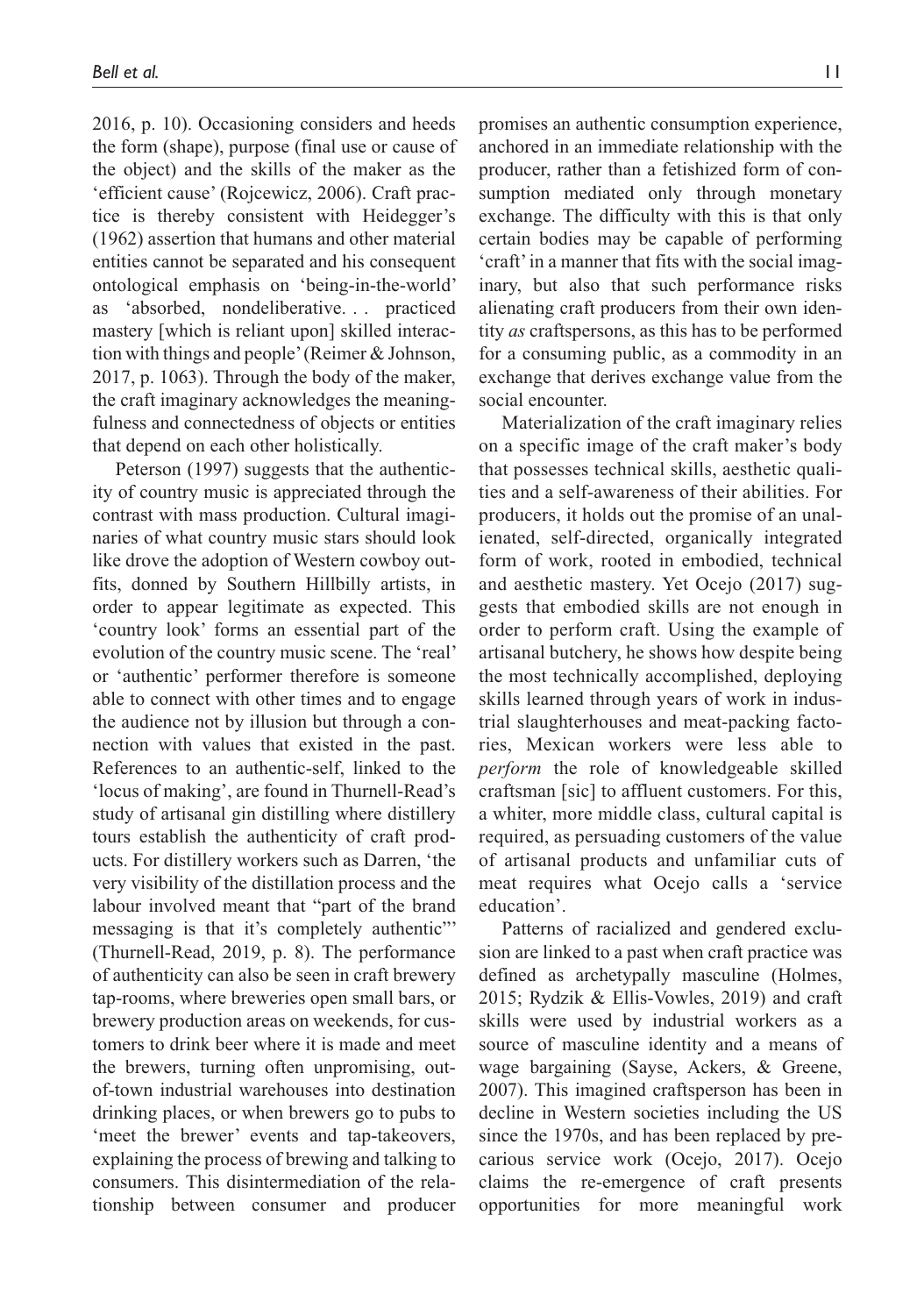12 *Organization Theory* enabled by the performance of such hegemonic masculinities. The construction of masculinities through 'good work' informs Bozkurt and Cohen's (2019) portrayal of classic car repair work. They suggest that repair work provides to cultural values that reinforce an imaginary craftsperson and exclude those who do not fit such a normative conception. Forward-looking craft imaginaries instead promote relational encounters between bodies that differ from masculine, white working-class norms on which cultural representations of craft frequently depend. The future-oriented craft imaginary reconnects craft with the home as a productive space for women and men

opportunities for working-class men in an era of growing economic precarity and technological progress where human labour is replaced by machines. They focus on the craft skills and love that characterize repair workers' accounts and has the potential to transform mundane, manual jobs into valued work (see also Crawford, 2009). As these examples illustrate, the craft imaginary is associated with a postindustrial nostalgia for 'a type of white masculinity that can be enacted *only* through the skilled labour involved in making and fixing things' (Dudley, 2014, pp. 13–14). Such past-oriented imaginaries of craft position women's bodies as other. As Rydzik and Ellis-Vowles (2019) show, women who work in microbreweries must demonstrate their physical ability in small-scale methods of production where many tasks are performed manually. Women brewers experience the brewery as a masculine space, defined by tools and machinery which are designed for male bodies and dominated by norms and practices that mean female bodies are made to feel out of place. These craftswomen are routinely called upon to prove themselves physically in order to challenge sexist prejudices. At the same time, women brewers draw attention to their gender as a source of skill, creativity and knowledge in the brewing process.

Associations of contemporary craft imaginaries with white hegemonic masculinity are inconsistent with much historical practice. For example, before the industrial revolution beer production was a domestic activity carried out largely by women in the home; it was only as a consequence of industrialization that brewing became reimagined as a masculine practice of production and consumption (Bell et al., 2019; Rydzik & Ellis-Vowles 2019). Future-oriented craft imaginaries can be used to challenge the privileging of male, white bodies in performing craft and claiming an artisanal identity. This can provoke critical questioning of the gendering and racializing of craft occupations according rely on repetition and experience, even if the finished product is transient and intangible in comparison to certain other kinds of craft. An illustration of the potential of craft as a social movement that challenges dominant norms and promotes social change is provided by craftivism. Craftivism (craft  $+$  activism) is a collective, participatory practice that involves the use of traditional creative handcrafts to amplify and raise awareness of political and social issues, particularly those associated with anticapitalism, feminism and environmentalism (Buszek & Robertson, 2011). Key to this is the use of craft skills and practices stereotypically perceived as 'benign, passive (predominantly female) domestic pastime[s]', e.g. knitting, embroidery, quilting, crocheting, which are subverted in order to humorously disrupt, unsettle in the interests of 'peaceful, proactive. . . political protest'.<sup>1</sup> The use of craftivism to highlight unethical organizational practices, such as sweatshop labour conditions in clothing manufacture, illustrates the potential of craft imaginaries in promoting ethical engagements through relational encounters between bodies and other matter in ways which generate affect (Bell & Vachhani, 2020) and challenge capitalist, patriarchal and environmentally exploitative norms.

(Luckman, 2015b). It also recognizes the craft skills entailed in female-dominated service professions like hairdressing (Holmes, 2015) that

# **Concluding Thoughts**

In this paper we have traced how relations to craft-in-the-past, through the elements of histories, traditions, places and bodies, shape the materialization of craft imaginaries in the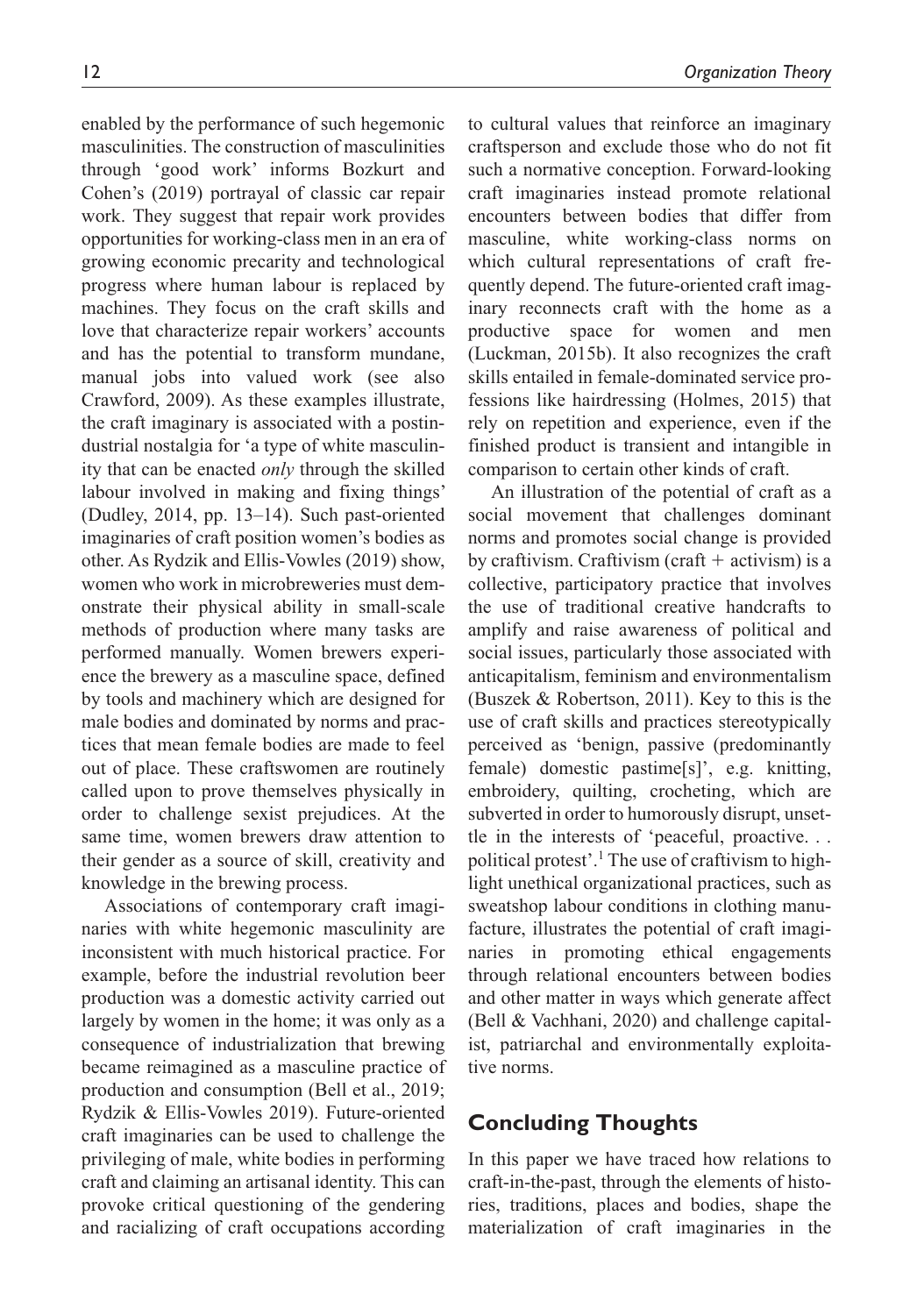present by linking to the past. Craft imaginaries that are situated in the past and characterized by nostalgia encourage a 'backward-looking consciousness. . . dominated by past experiences, meaning that it is not bent on forming expectations of a future that will be very different from the past' (Schinkel, 2005, p. 50). Instead, futureoriented craft imaginaries invite a 'forwardlooking consciousness [that] does not ignore past experiences – it cannot shape expectations out of thin air – but it uses its experience in order to transform it. To accomplish this, it uses imagination *creatively*' (p. 50). Hence, and as noted by Kontturi (2018), craft activities are 'not so much motivated by nostalgia about the past than by the desire towards a better future' (Schinkel, 2005, p. 47).

As Schinkel (2005, p. 49) further notes, 'imagination deals with possibilities'; the inherited value of craft imaginaries resides in possibilities to 'build from the pasts and construct meaningful translations in the present and envisioned futures' (Jasanoff & Kim, 2015). The development of new imaginaries of craft which provide alternatives to globalized industrialization is, we suggest, a critical step in disrupting taken-for-granted assumptions about modernist, sociotechnical imaginaries and making the transition towards more socially and economically sustainable forms of production and consumption. This stems from the capacity of craft imaginaries in enabling 'forward movement' and giving 'rise to things' (Ingold, 2010, p. 10) that present opportunities, including for innovation, inclusivity and disruption.

Innovative methods and techniques could be used to revisit and develop traditional, timeconsuming manual practices and processes of making in ways which remain consistent with the craft imaginary.2 Movements such as 'slow fashion' (Fletcher, 2016) can play a role in developing future-oriented craft imaginaries that foster cultures of affect and continuation, challenging the logic of mass-consumerism based on continuous novelty and disposal of objects. These initiatives seek to extend the life of an object through repair, preserving the integrity of goods and enhancing their longevity in ways that draw attention to the beauty of

imperfection and enable a sense of care. The desire for a better future attained through craft imaginaries also creates possibilities to address threats to the future of work associated with AI, robotics and machine automation. An example involves using cutting-edge sensing cubicles to take customers' measurements and a follow-up phase in which tailors and seamstresses work with customers in their homes to perfect the fit and finish of garments.<sup>3</sup> This could be enabled by training programmes that are located at the intersection between craft and digital making, providing skills that enable the production of objects in ways which challenge and extend conventional craft methods. Such practices challenge conventional oppositional dualisms of hand/machine making and digital technologies/craft.

As has been observed at other points throughout history, craft emerges in times of crisis, often in response to the failure of industrial production and consumption to deliver the societal benefits that have been promised (Krugh, 2014; Luckman, 2015a). Nowotny (1994) suggests that problems opening up in the modernist present have come to threaten the future:

While it was constitutive for so long. . . the collectively keepable promise of a constant, glorious improvement of the future [can no longer be maintained and further temporal acceleration does not help]. . . having to run faster in order to stay in one and the same spot exposes a different experience of progress, which in a relative stage of being ahead can demonstrate an equal state of being behind. The escape routes which are supposed to lead out of the expectation of the future. . . either point to a non-existent idyllic past or place their hopes in the next phase of technological innovation. . . [which can only limitedly be realised.] Progress itself, it may be said, has aged. (Nowotny, 1994, pp. 48–9)

Craft imaginaries that engage with future, as well as historical, possibilities are vital in mobilizing alternatives to modernist, globalized organization of production and consumption. Craft imaginaries can provide a locus for 'future perfect thinking. . . a form of prospective sensemaking in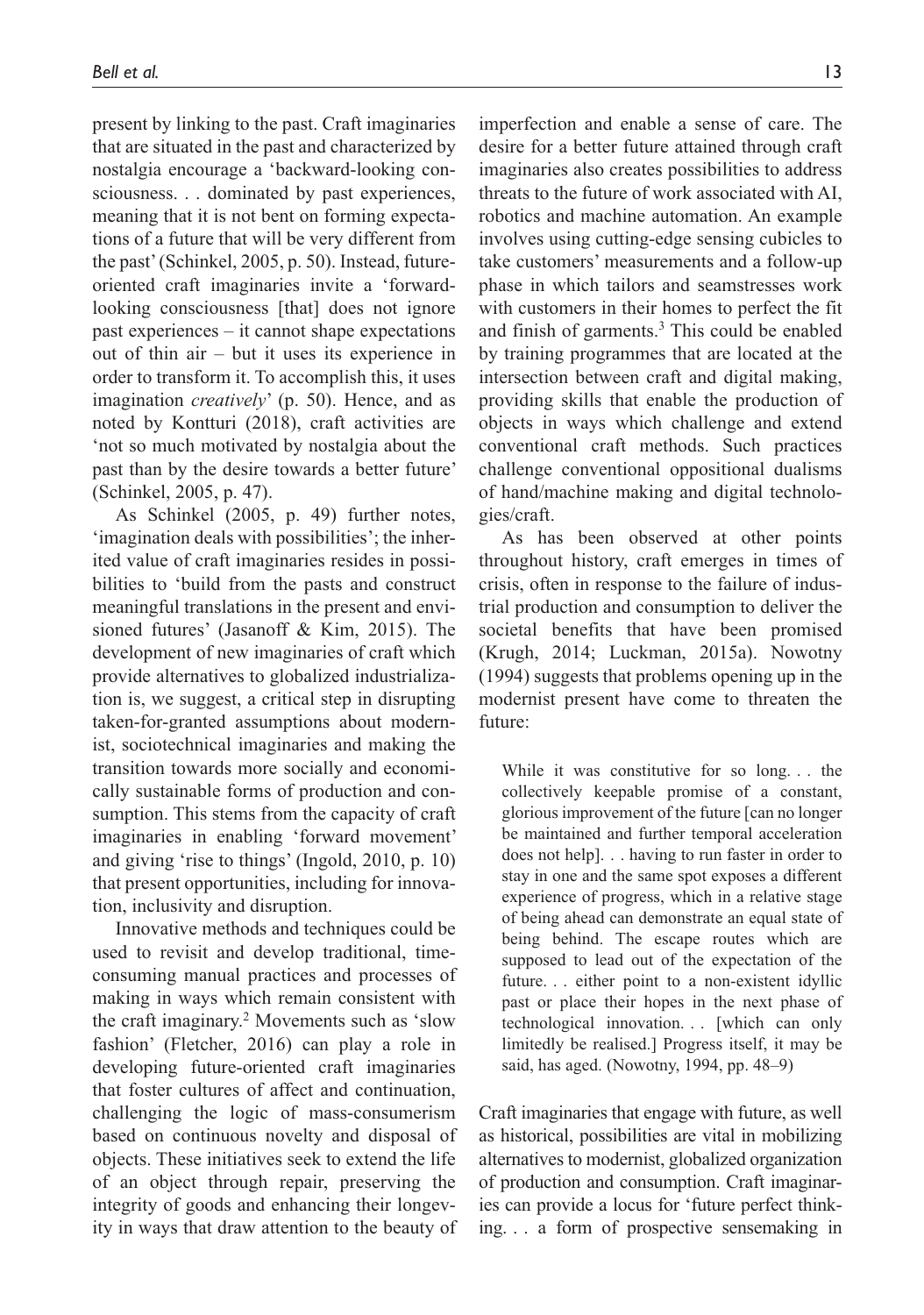which resources are mobilized and collective action is motivated by an imagined future state of the world' (Suddaby et al, 2019, p. 543). They are thus consistent with Castoriadis' (1987) concept of the *instituting* social imaginary, which presents a radical alternative to the instituted imaginary of late capitalism 'that produces and sustains unjust social hierarchies by perpetuating mythologies of modernism. In this paper we have argued that establishing linkages between the remembered and the desired future enables a move beyond formulations of craft based on authentic ways of producing and consuming things which are merely contemplative of a lost society. Through this, future-oriented craft imaginaries provide a means of anticipating and responding to major organizational, societal and ecological disruptions and enabling us to begin to imagine the kind of world we want to inhabit.

### **Acknowledgements**

The authors would like to thank Associate Editor, Penny Dick, and both of the reviewers for their engagement with this work.

### **Declaration of Conflicting Interests**

The author(s) declared no potential conflicts of interest with respect to the research, authorship, and/or publication of this article.

### **Funding**

The author(s) received no financial support for the research, authorship, and/or publication of this article.

### **ORCID iD**

Maria Laura Toraldo **D** [https://orcid.org/0000-0002](https://orcid.org/0000-0002-6362-860X) [-6362-860X](https://orcid.org/0000-0002-6362-860X)

### **Notes**

- 1. See <http://craftivism.com/manifesto/> [Accessed 26.11.20]
- 2. For example, in the field of art restoration, Artificial Intelligent-assisted analysis has supported restorers in the craft tasks of material identification, brush-stroke technique analysis and detection of previously hidden designs and underdrawings. See [https://www.invaluable.](https://www.invaluable.com/blog/the-science-behind-art-restoration/)

[com/blog/the-science-behind-art-restoration/](https://www.invaluable.com/blog/the-science-behind-art-restoration/)  (accessed 26.11.20).

3. See [https://www.inc.com/jessica-stillman/21](https://www.inc.com/jessica-stillman/21-future-jobs-robots-are-actually-creating.html) [future-jobs-robots-are-actually-creating.html](https://www.inc.com/jessica-stillman/21-future-jobs-robots-are-actually-creating.html)  (accessed 26.11.20).

### **References**

- Adamson, G. (2007). *Thinking through craft*. Oxford: Berg.
- Adamson, G. (2013). *The invention of craft*. London: Bloomsbury.
- Anderson, B. (1983). *Imagined communities: Reflections on the origin and spread of nationalism*. London: Verso.
- Bell, E. (2012). Ways of seeing death: A critical semiotic analysis of organizational memorialization. *Visual Studies*, *27*, 4–17.
- Bell, E., Toraldo, M. L., Taylor, S., & Mangia, G. (2019). Introduction: Understanding contemporary craft. In E. Bell, G. Mangia, S. Taylor, & M. L. Toraldo (Eds.), *The organization of craft: Identities, meanings and materiality* (pp. 1–19). London: Routledge.
- Bell, E., & Vachhani, S. (2020). Relational encounters and vital materiality in the practice of craft. *Organization Studies*, *41*, 681–701.
- Bergholz, M. (2018). Thinking the nation: Imagined communities: Reflections on the origin and spread of nationalism. *American Historical Review*, *123*, 518–528.
- Beverland, M. B. (2005). Crafting brand authenticity: The case of luxury wines. *Journal of Management Studies*, *42*, 1003–1029.
- Beverland, M. B., Lindgreen, A., & Vink, M. W. (2008). Projecting authenticity through advertising: Consumer judgments of advertisers' claims. *Journal of Advertising*, *37*, 5–15.
- Blundel, R., & Smith, D. J. (2018). 'Imagined outcomes': Contrasting patterns of opportunity, capability, and innovation in British musical instrument manufacturing, 1930–1985. *Enterprise and Society*, *19*, 661–701.
- Bozkurt, O., & Cohen, R. L. (2019). Repair work as good work: Craft and love in classic car restoration training. *Human Relations*, *72*, 1105–1128.
- Buszek, M. E., & Robertson, K. (2011). Introduction: Special issue craftivism. *Utopian Studies*, *22*, 197–200.
- Campbell, C. (2005). The craft consumer: Culture, craft and consumption in a postmodern society. *Journal of Consumer Culture*, *5*, 23–42.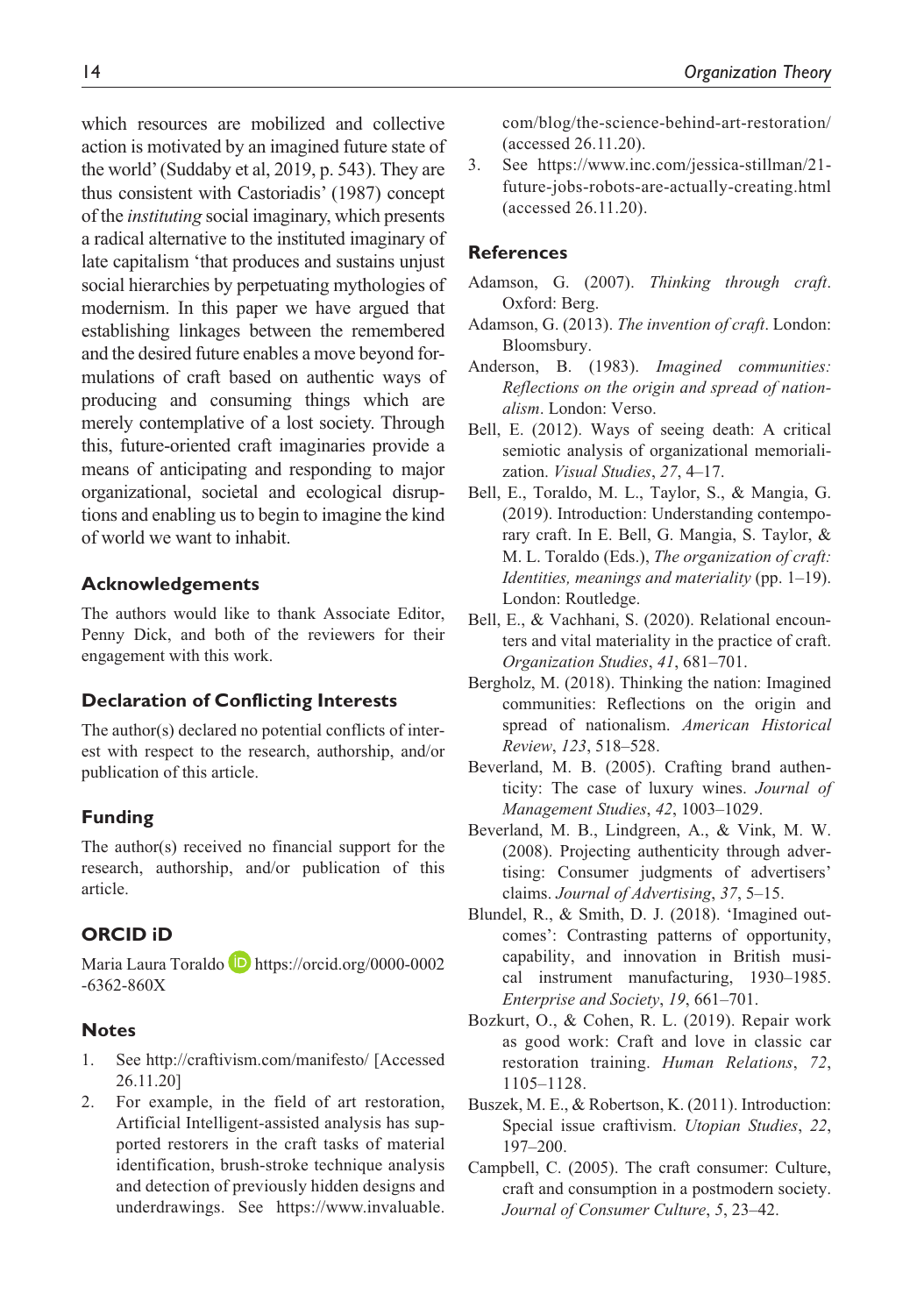- Carroll, G. R. (2015). *Authenticity: Attribution, value, and meaning. Emerging trends in the social and behavioral sciences*, 1–13.
- Carroll, G. R., & Wheaton, D. R. (2009). The organizational construction of authenticity: An examination of contemporary food and dining in the US. *Research in Organizational Behavior*, *29*, 255–282.
- Castoriadis, C. (1987). *The imaginary institution of society*. Cambridge: Polity.
- Cova, B., Kozinets, R. V., & Shankar, A. (2007). *Consumer tribes*. Oxford: Butterworth-Heinemann.
- Crawford, M. B. (2009). *Shop class as soulcraft: An inquiry into the value of work*. New York: Penguin.
- Dacin, M. T., & Dacin, P. A. (2008). Traditions as institutionalized practice: Implications for deinstitutionalization. In R. Greenwood, C. Oliver, K. Sahlin, & R. Suddaby (Eds.), *The Sage handbook of organizational institutionalism* (pp. 327–352). London: SAGE Publications.
- Dacin, M. T., & Dacin, P. A. (2019). Community social innovation: Leveraging historical knowledge, traditions and place on Fogo Island. In G. George., T. Baker., P. Tracey, & H. Joshi (Eds.), *Handbook of inclusive innovation* (pp. 167–185). Cheltenham, UK: Edward Elgar.
- Dacin, M. T., Dacin, P. A., & Kent, D. (2019). Tradition in organizations: A custodianship framework. *Academy of Management Annals*, *13*, 1–32.
- Dawney, L. (2011). Social imaginaries and therapeutic self-work: The ethics of the embodied imagination. *Sociological Review*, *59*, 35–552.
- DeSoucey, M. (2010). Gastronationalism: Food traditions and authenticity politics in the European Union. *American Sociological Review*, *75*, 432–455.
- Dudley, K. M. (2014). *Guitar makers: The endurance of artisanal values in North America*. Chicago: University of Chicago Press.
- Eyerman, R., & Jamison, A. (1998). *Music and social movements: Mobilizing traditions in the twentieth century*. Cambridge: Cambridge University Press.
- Feld, S., & Basso, K. H. (1996). *Senses of place*. Santa Fe: School of American Research Press.
- Fine, G. A. (2003). Crafting authenticity: The validation of identity in self-taught art. *Theory and Society*, *32*, 153–180.
- Fletcher, K. (2016). *Craft of use: Post-growth fashion*. London: Routledge.
- Frake, J. (2017). Selling out: The inauthenticity discount in the craft beer industry. *Management Science*, *63*, 3930–3943.
- Ganzin, M., Islam, G., & Suddaby, R. (2020). Spirituality and entrepreneurship: The role of magical thinking in future-oriented sensemaking. *Organization Studies*, *41*, 77–102.
- Gatens, M., & Lloyd, G. (1999) *Collective imaginings: Spinoza, past and present*. London: Routledge.
- Gephart, R. P., Topal, C., & Zhang, Z. (2012). Future-oriented sensemaking: Temporalities and institutional legitimation. In T. Hernes & L. Maitlis (Eds.), *Process, sensemaking and organizing*. Oxford: Oxford University Press.
- Gibson, C. (2016). Material inheritances: How place, materiality, and the labour process underpin the path-dependent evolution of contemporary craft production. *Economic Geography*, *92*, 61–86.
- Giddens, A. (1994). Living in a post-traditional society. In U. Beck, A. Giddens, & S. Lash (Eds.), *Reflexive modernization: Politics, tradition and aesthetics in the modern social order* (pp. 56– 109). Stanford, CA: Stanford University Press.
- Gieryn, T. F. (2000). A space for place in sociology. *Annual Review of Sociolog*y, *26*, 463–496.
- Grayson, K., & Martinec, R. (2004). Consumer perceptions of iconicity and indexicality and their influence on assessments of authentic market offerings. *Journal of Consumer Research*, *31*, 296–312.
- Guy, K. M. (2002). *When champagne became French: Wine and the making of a national identity*. Baltimore, MD: Johns Hopkins University Press.
- Halbwachs, M. (1992). *On collective memory*. Chicago: University of Chicago Press.
- Hayles, N. K. (1999). *How we became posthuman: Virtual bodies in cybernetics, literature and informatics*. Chicago: University of Chicago Press.
- Heidegger, M. (1977). *The question concerning technology and other writings*. Trans. W. Lovitt. New York: Harper & Row.
- Heidegger, M. (1962). *Being and time*. Ithaca, NY: SUNY Press.
- Holmes, H. (2015). Transient craft: Reclaiming the contemporary crafter. *Work, Employment and Society*, *29*, 479–495.
- Holt, R., & Popp, A. (2016). Josiah Wedgwood, manufacturing and craft. *Journal of Design History*, *29*, 99–119.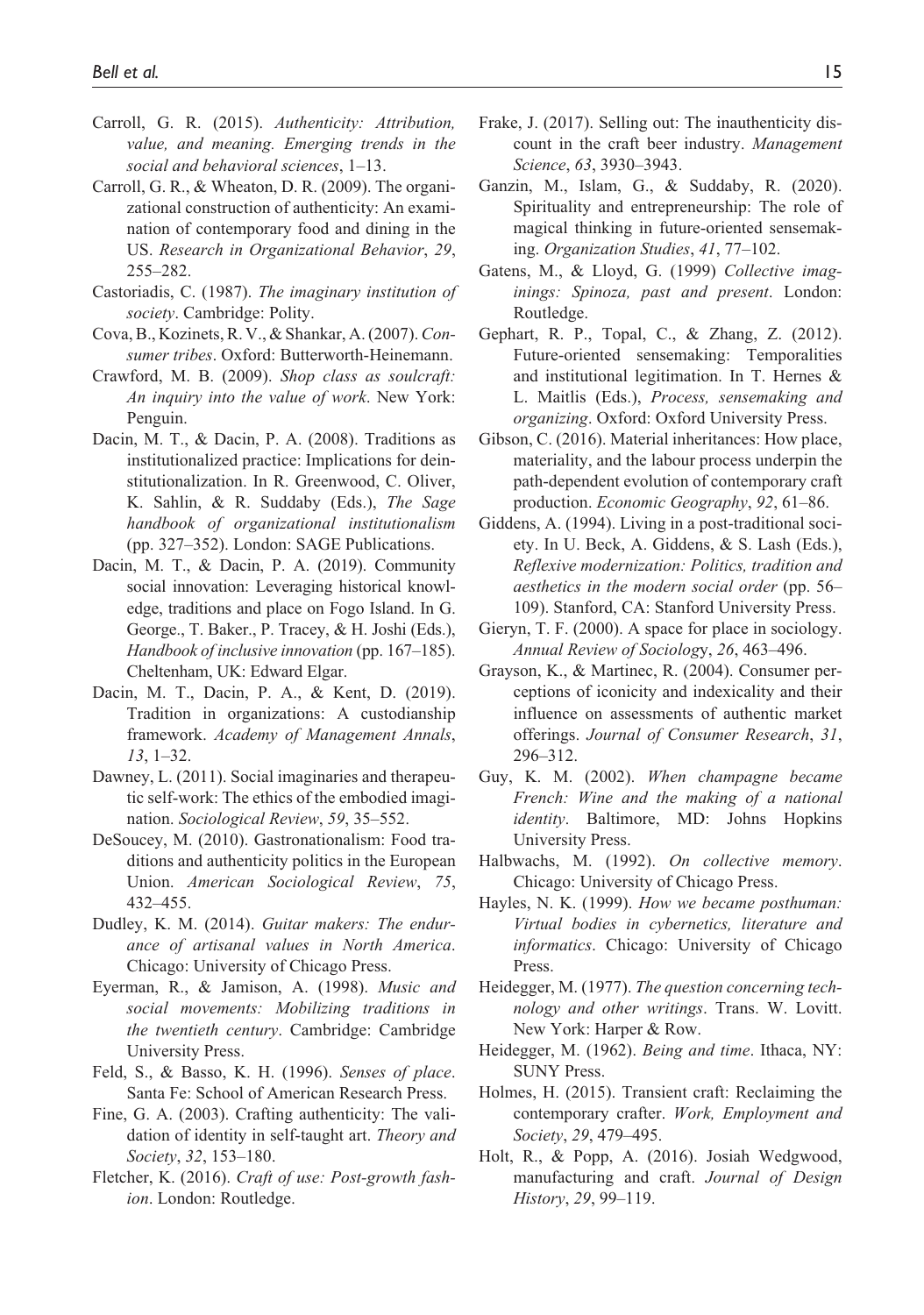- Holt, R., & Yamauchi, Y. (2019). Craft, design and nostalgia in modern Japan: The case of sushi. In E. Bell, G. Mangia, S. Taylor, & M. L. Toraldo (Eds.), *The organization of craft: Identities, meanings and materiality* (pp. 20–40). London: Routledge.
- Hubbard, P. (2019). Enthusiasm, craft and authenticity on the High Street: micropubs as 'community fixers'. *Social & Cultural Geography*, *20*, 763–784.
- Ingold, T. (2010). *Bringing things back to life: Creative entanglements in a world of materials*. NCRM Working Paper. Realities/Morgan Centre, University of Manchester.
- Ingold, T. (2013). *Making: Anthropology, archaeology, art and architecture*. Abingdon: Routledge.
- Jasanoff, S. (2015a). Future imperfect: Science, technology, and the imaginations of modernity. In S. Jasanoff & S. Kim (Eds.), *Dreamscapes of modernity: Sociotechnical imaginaries and the fabrication of power*. Chicago: University of Chicago Press.
- Jasanoff, S. (2015b). Imagined and invented worlds. In S. Jasanoff & S. Kim (Eds.), *Dreamscapes of modernity: Sociotechnical imaginaries and the fabrication of power*. Chicago: University of Chicago Press.
- Jasanoff, S., & Kim, S. (2015). *Dreamscapes of modernity: Sociotechnical imaginaries and the fabrication of power*. Chicago: University of Chicago Press.
- Jones, D., & Smith, K. (2005). Middle-earth meets New Zealand: Authenticity and location in the making of the Lord of the Rings. *Journal of Management Studies*, *42*, 923–945.
- Jones, S., & Yarrow, T. (2013). Crafting authenticity: An ethnography of conservation practice. *Journal of Material Culture*, *18*, 3–26.
- Kontturi, K-K. (2018). Craft, collectivity and eventtime. In S. Luckman & N. Thomas (Eds.), *Craft economies* (pp. 38–48). London: Bloomsbury.
- Kosseleck, R. (1985). *Futures past: On the semantics of historical time*. Cambridge, MA: MIT Press.
- Kovács, B., Carroll, G. R., & Lehman, D. W. (2014). Authenticity and consumer value ratings: Empirical tests from the restaurant domain. *Organization Science*, *25*, 458–478.
- Kroezen, J. J., & Heugens, P. P. M. A. R. (2019). What is dead may never die: Institutional regeneration through logic reemergence in

Dutch beer brewing. *Administrative Science Quarterly*, *64*, 976–1019.

- Krugh, M. (2014). Joy in labour: The politicization of craft from the Arts and Crafts Movement to Etsy. *Canadian Review of American Studies*, *44*, 281–301.
- Lamprou, E. (2017). Spatiality as care: A Heideggerian perspective on sociomaterial practices. *Organization Studies*, *38*, 1733–1752.
- Land, C., & Taylor, S. (2014). The good old days yet to come: Postalgic times for the new spirit of capitalism. *Management & Organizational History*, *9*, 202–219.
- Lawrence, T. B., & Dover, G. (2015). Place and institutional work: Creating housing for the hard-tohouse. *Administrative Science Quarterly*, *60*, 371–410.
- Lehman, D. W., Kovács, B., & Carroll, G. R. (2014). Conflicting social codes and organizations: Hygiene and authenticity in consumer evaluations of restaurants. *Management Science*, *60*, 2602–2617.
- Lehman, D. W., O'Connor, K., & Kovács, B. (2019). Authenticity. *Academy of Management Annals*, *13*, 1–42.
- Lewicka, M. (2011). Place attachment: How far have we come in the last 40 years? *Journal of Environmental Psychology*, *31*, 207–230.
- Lockwood, C., & Glynn, M. A. (2017). The microfoundations of mattering: Domestic traditions as institutionalized practices in everyday living. *Research in the sociology of organizations*, *48*(A), 201–232.
- Luckman, S. (2015a). *Craft and the creative economy*. Basingstoke, UK: Palgrave Macmillan.
- Luckman, S. (2015b). Women's micro-entrepreneurial homeworking. *Australian Feminist Studies*, *30*, 146–160.
- Mahler, J. (2008). *Lived temporalities: Exploring duration in Guatemala*. Bielefield: Transcript Verlag.
- McClellan, E. (2017). The British national costume: Of tweed and tension. *Textile*, *15*, 86–107.
- Miller, D. (1987). *Material culture and mass consumption*. Oxford: Blackwell.
- Misztal, B. (2003). *Theories of social remembering*. Maidenhead, UK: Open University Press.
- Naylor, G. (1971). *The arts and crafts movement: A study of its sources, ideals and influence on design theory*. Cambridge, MA: MIT Press.
- Nowotny, H. (1994) *Time: The modern and postmodern experience*. Cambridge: Polity Press.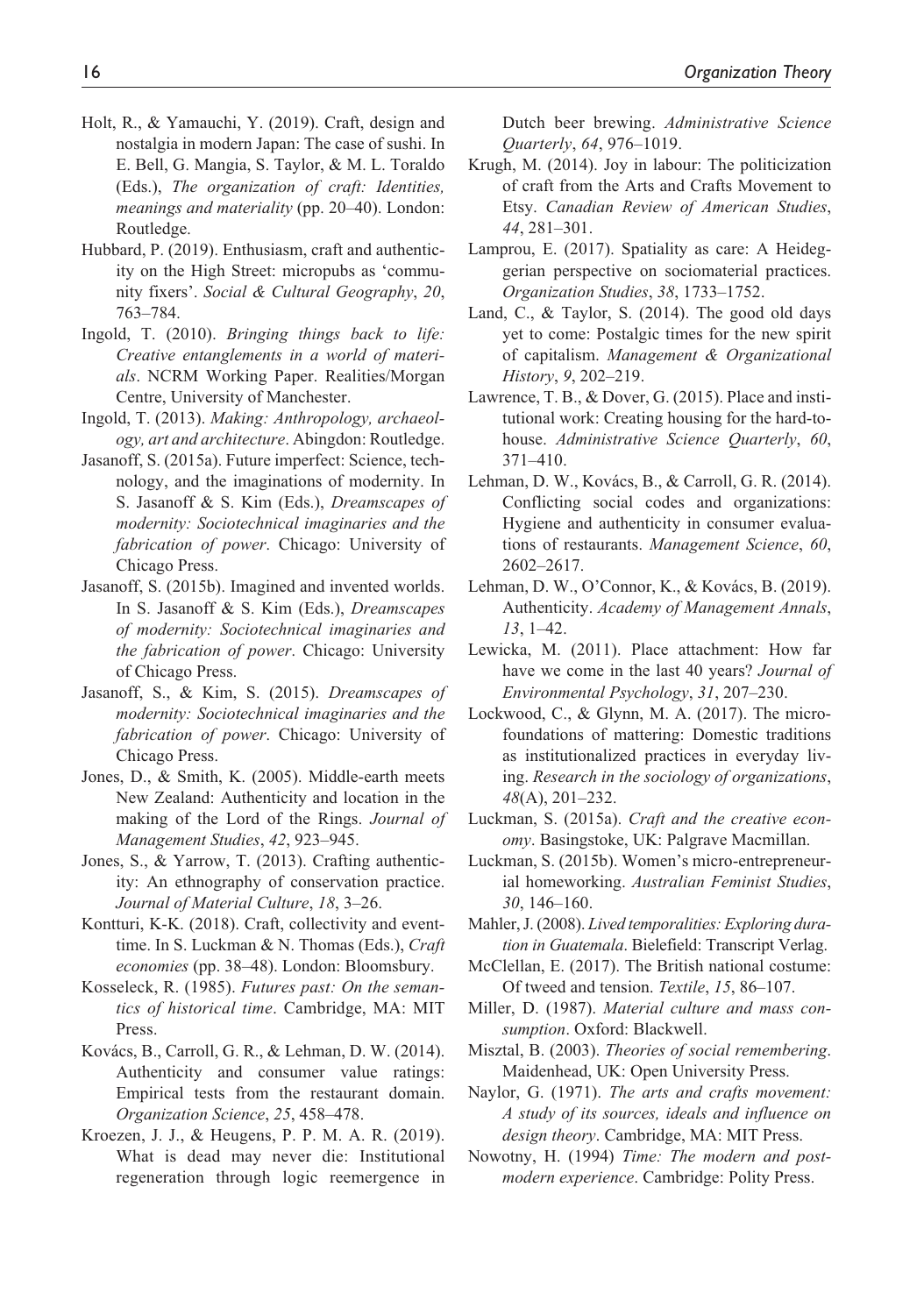- Ocejo, R. E. (2017). *Masters of craft: Old jobs in the new urban economy*. Princeton, NJ: Princeton University Press.
- Oliveira, F.d.M., Islam, G., & Toraldo, M.L. (2017). Multimodal imaginaries and the 'big worm': Materialities, artefacts and analogies in São Paulo's urban renovation. In M. A. Höllerer, T. Daudigeos, & D. Jancsary (Eds.), *Multimodality, meaning, and institutions* (Research in the Sociology of Organizations, Vol. 54A) (pp. 27– 62). Emerald Publishing Limited.
- O'Neill, C., Houtman, D., & Aupers, S. (2014). Advertising real beer: Authenticity claims beyond truth and falsity. *European Journal of Cultural Studies*, *17*, 585–601.
- Peterson, R. A. (1997). *Creating country music: Fabricating authenticity*. Chicago: University of Chicago Press.
- Reimer, K., & Johnson, R. B. (2017). Clarifying ontological inseparability with Heidegger's analysis of equipment. *MIS Quarterly*, *41*, 1059–1081.
- Rojcewicz, R. (2006). *The gods and technology: A reading of Heidegger*. Ithaca, NY: SUNY Press.
- Rowlinson, M., Booth, C., Clark, P., Delahaye, A., & Procter, S. (2010). Social remembering and organizational memory. *Organization Studies*, *31*, 69–87.
- Rydzik, A., & Ellis-Vowles, V. (2019). Don't use 'the weak word': Women brewers, identities and gendered territories of embodied work. *Work, Employment and Society*, *33*, 483–499.
- Sayse, S., Ackers, P., & Greene, A. (2007). Work restructuring and changing craft identity: The tale of the disaffected weavers (or what happens when the rug is pulled from under your feet). *Work, Employment and Society*, *21*, 85–101.
- Schinkel, A. (2005). Imagination as a category of history: An essay concerning Koselleck's concepts of Erfahrungsraumand and Erwartungshortizont. *History and Theory*, *44*, 42–54.
- Sennett, R. (2008) *The craftsman*. London: Penguin.
- Shils, E. C. (1981). *Tradition*. Chicago: University of Chicago Press.
- Smith Maguire, J. (2013). Provenance as a filtering and framing device in the qualification of wine. *Consumption, Markets and Culture*, *16*, 368–391.
- Soares, J. A. (1997). A reformulation of the concept of tradition. *International Journal of Sociology and Social Policy*, *17*(6), 6–21.
- Solomon, S., & Mathias, M. (2019). Crafted in America: From culture to profession. In E. Bell, G. Mangia, S. Taylor, & M. L. Toraldo

(Eds.), *The organization of craft: Identities, meanings and materiality* (pp. 41–59). London: Routledge.

- Suddaby, R., Coraiola, D., Harvey, C., & Foster, W. (2019). History and the microfoundations of dynamic capabilities. *Strategic Management Journal*, *41*, 530–556.
- Suddaby, R., Ganzin, M., & Minkus, A. (2017). Craft, magic and the re-enchantment of the world. In S. Siebert (Ed.), *Management research: European perspectives* (pp. 41–72). New York: Routledge.
- Taylor, C. (1991a). Modern social imaginaries. *Public Culture*, *14*, 91–124.
- Taylor, C. (1991b). *The ethics of authenticity*. Cambridge, MA: Harvard University Press.
- Taylor, C. (2004) *Modern social imaginaries*. Durham, NC: Duke University Press.
- Thurnell-Read, T. (2019). A thirst for the authentic: Craft drinks producers and the narration of authenticity. *British Journal of Sociology*, *70*, 1448–1468.
- Thurnell-Read, T. (2014). Craft, tangibility and affect at work in the microbrewery. *Emotion, Space and Society*, *13*, 46–54.
- Toraldo, M. L., Mangia, G., & Consiglio, S. (2019). Crafting social memory for international recognition: The role of place and tradition in an Italian silk tie maker. In E. Bell, G. Mangia, S. Taylor, & M. L. Toraldo (Eds.), *The organization of craft: Identities, meanings and materiality* (pp. 118–133). London: Routledge.
- Trevor-Roper, H. (1983). The invention of tradition: The Highland tradition of Scotland. In E. Hobsbawm & T. Ranger (Eds.), *The invention of tradition* (pp. 15–41). Cambridge: Cambridge University Press.
- Tsoukas, H., & Shepherd, H. (2004). *Managing the future: Foresight in the knowledge economy*. Malden, MA and Oxford: Wiley-Blackwell.
- Tuan, Y. F. (1977). *Space and place: The perspective of experience*. Minneapolis: University of Minnesota Press.
- Valaskivi, K. (2013). A brand new future? Cool Japan and the social imaginary of the branded nation. *Japan Forum*, *25*, 485–504.
- Verhaal, J. C., Khessina, O. M., & Dobrev, S. D. (2015). Oppositional product names, organizational identities and product appeal. *Organization Science*, *26*, 1466–1484.
- Warde, A. (2014) After taste: Culture, consumption and theories of practice. *Journal of Consumer Culture*, *14*, 279–303.